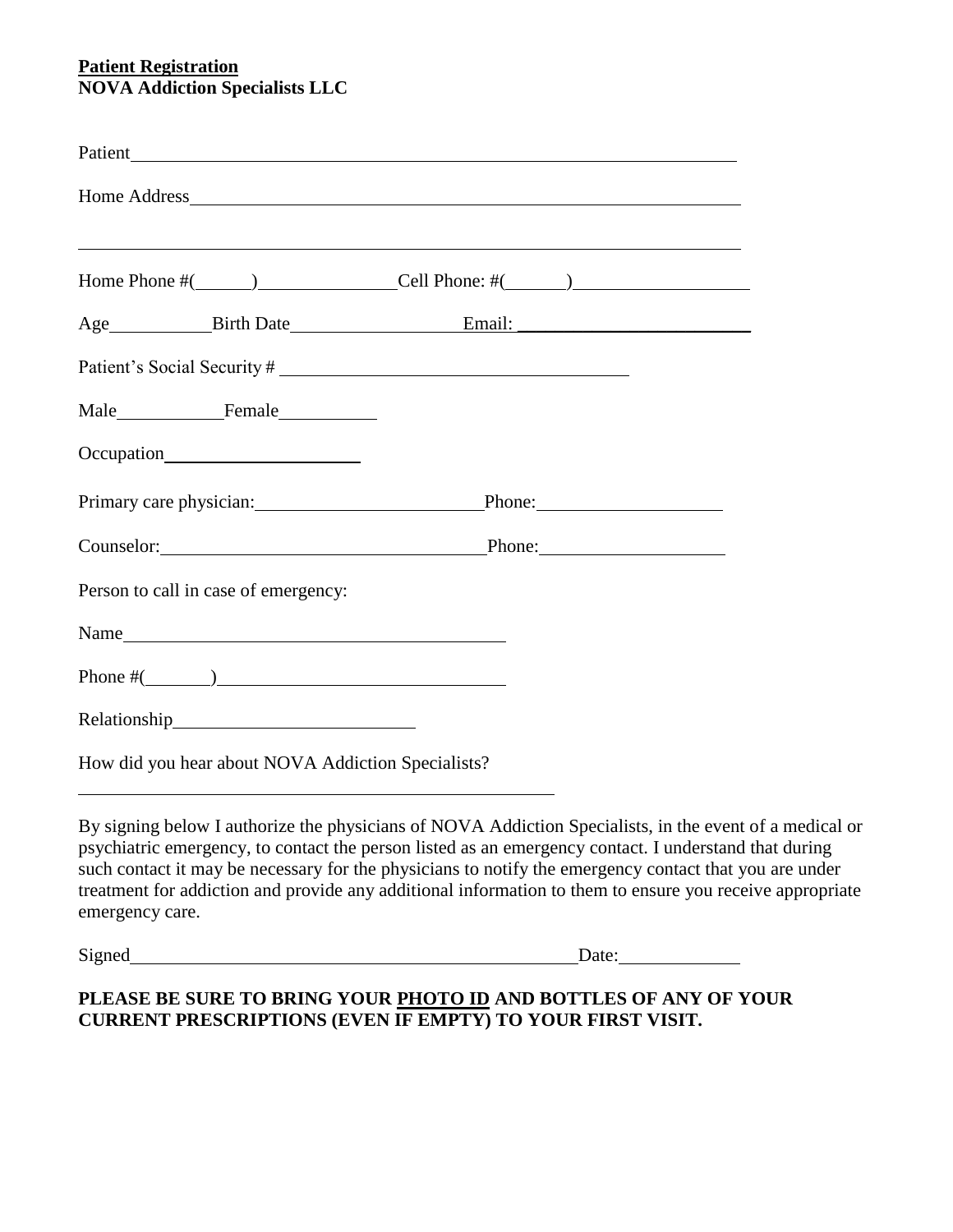## **Authorization for communication NOVA Addiction Specialists LLC**

The purpose of this form is to obtain authorization to Leave Personal Health Information by Alternative Means. This includes Information Pertaining to Drug and Alcohol Problems and Psychological Conditions. You are not required to allow any alternative communication methods. We recommend if you do allow email communication that you do not provide an email address owned by your place of employment. **You must allow email communication to use the online patient scheduling program otherwise you can schedule your appointments by phone or in person.**

| <b>Patient Name:</b> | Date of Birth: |
|----------------------|----------------|
|                      |                |

## **(Please check all that apply)**

**□** May leave/share message on voicemail at your provided phone numbers

**□** May leave/share detailed message via unencrypted email at providedemail

**□** May leave/share detailed message via unencrypted txt at provided cell phonenumber

**□** May leave/share information with spouse(name):

**□** May leave/share info with other family named

#### **□ Check here if you do not wish to allow any means of alternative communication. We will communicate with you via phone but no message will be left if you do not answer. We also may communicate with you via mail.**

With my signature below, I acknowledge and understand that this information will be kept in my medical record and the above parameters will be abided by until revoked by me in writing. It is my responsibility to notify my healthcare provider should I change one or more of the telephone numbers listed above.

Patient Signature: 1988 and 2008 and 2008 and 2008 and 2008 and 2008 and 2008 and 2008 and 2008 and 2008 and 2008 and 2008 and 2008 and 2008 and 2008 and 2008 and 2008 and 2008 and 2008 and 2008 and 2008 and 2008 and 2008

Date: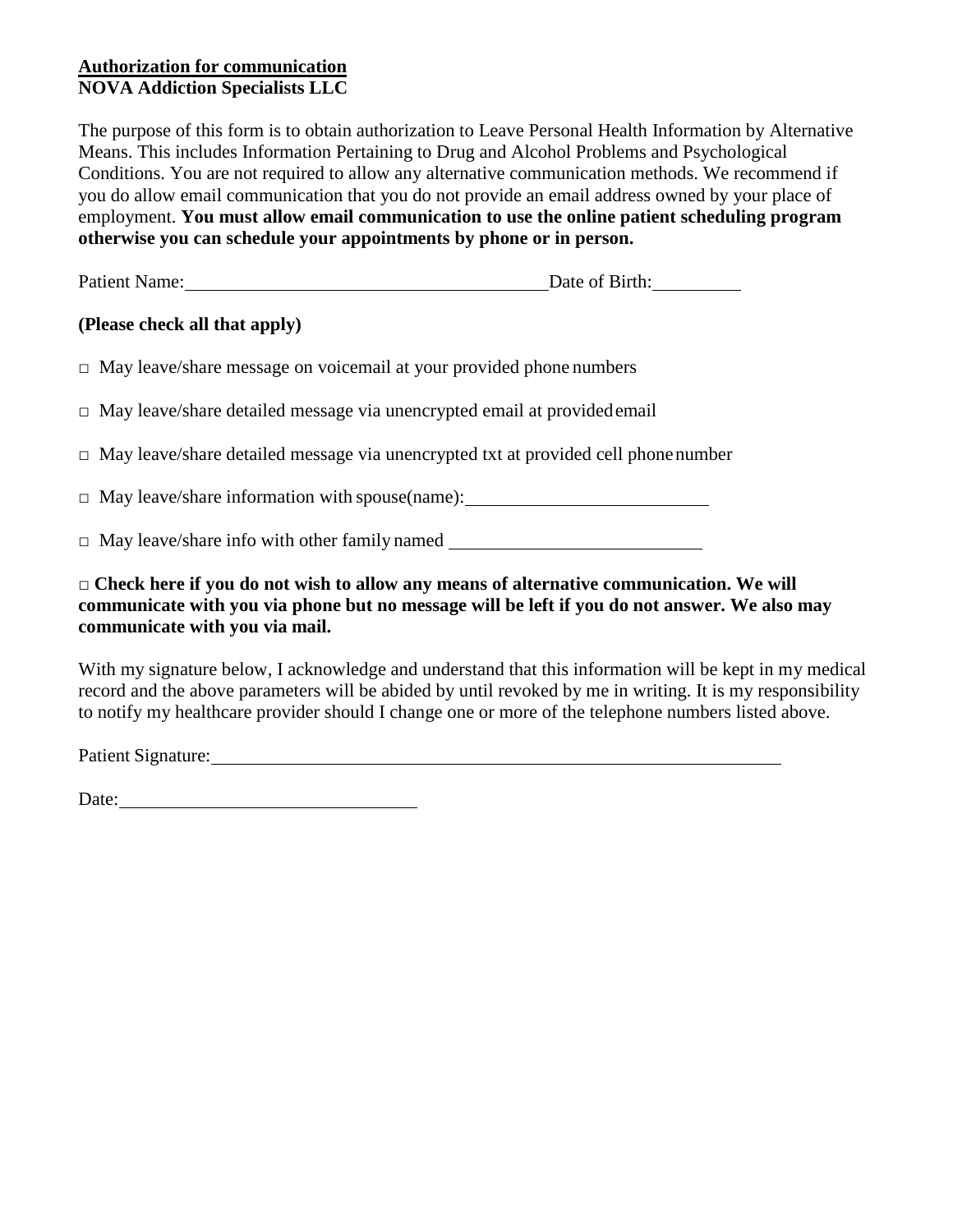## **NOVA Addiction Specialists LLC Notice of privacy practices**

#### **General Information**

This notice describes how medical and drug and alcohol related information about you may be used and disclosed and how you can get access to this information. Please review it carefully.

Information about your treatment and care, including payment for care, is protected by two federal laws: The Health Insurance Portability and Accountability Act of 1996 ("HIPAA") and the Confidentiality Law. Under these laws the program may not say to a person outside of the program that you attend the program, nor may the program disclose any information identifying you as an alcohol or drug abuser, or disclose any other protected information except as permitted by the federal laws referenced below.

The program must obtain your written consent before it can disclose information about you for payment purposes. For example, the program must obtain your written consent before it can disclose information to your health insurer in order to be paid for services. Generally, you must also sign a written consent before the program can share information for treatment purposes or for health care operations. However, federal law permits the program to disclose information in the following circumstances without your written permission:

- 1. To program staff for the purposes of providing treatment and maintaining the clinical record;
- 2. Pursuant to an agreement with a business associate (e.g. Clinical laboratories, pharmacy, record storage services, billing services);
- 3. For research, audit or evaluations (e.g. State licensing review, accreditation, program data reporting as required by the State and/or Federal government);
- 4. To report a crime committed on the program's premises or against program personnel;
- 5. To medical personnel in a medical/psychiatric emergency;
- 6. To appropriate authorities to report suspected child abuse or neglect;
- 7. As required by a court order.
- 8. Your health information may be disclosed to public health agencies as required by law. For example, we are required to report certain communicable diseases to the state's public health department.

Before the program can use or disclose any information about your health in a manner which is not described above, it must first obtain your specific written consent allowing it to make the disclosure. Any such written consent may be revoked by you in writing. (NOTE: Revoking a consent to disclose information to a court, probation department, parole office, etc. may violate an agreement that you have with that organization. Such a violation may result in legal consequences for you.)

#### **CONFIDENTIALITY NOTICE**

- Under HIPAA you have the right to request restrictions on certain uses and disclosures of your health and treatment information. The program is not required to agree to any restrictions that you request, but if it does agree with them, it is bound by that agreement and may not use or disclose any information which you have restricted except as necessary in a medical emergency.
- You have the right to request that we communicate with you by alternative means or at an alternative location (e.g. another address). The program will accommodate such requests that are reasonable and will not request an explanation from you.
- Under HIPAA you also have the right to inspect and copy your own health and treatment information maintained by the program, except to the extent that the information contains psychotherapy notes or information compiled for use in a civil, criminal or administrative proceeding or in other limited circumstances.
- Under HIPAA you also have the right, with some exceptions, to amend health care information maintained in the program's records, and to request and receive an accounting of disclosures of your health related information made by the program during the six (6) years prior to your request.
- If your request to any of the above is denied, you have the right to request a review of the denial by the program Administrator.

Initial: Date: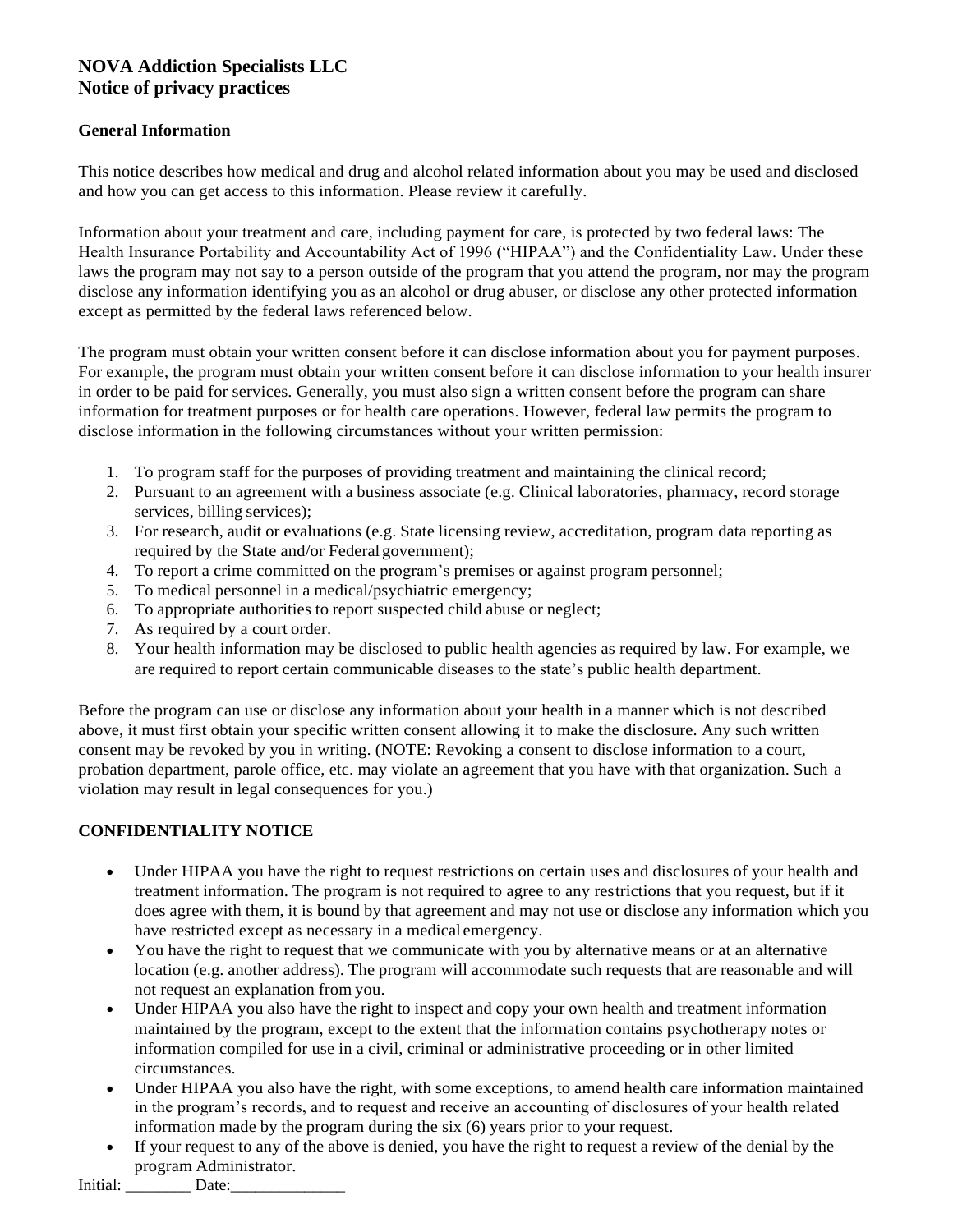- To make any of the above requests, you must fill out the appropriate form that will be provided by the program.
- You also have the right to receive a paper copy of this notice.

#### **The Use of Your Information at the program**

In order to provide you with the best care, the program will use your health and treatment information in the following ways:

- Communication among program staff (including students or other interns) for the purposes of treatment needs, treatment planning, progress reporting and review, staff supervision, incident reporting, medication administration, billing operations, medical record maintenance, discharge planning, and other treatment related processes.
- Communication with Business Associates such as clinical laboratories (blood work, urinalysis), food service (special dietary needs), agencies that provide on-site services (lectures, group therapy) long term record storage.
- Reporting data to the NYS OASAS Client Data System.

#### **The Program's Duties**

The program is required by law to maintain the privacy of your health information and to provide you with notice of its legal duties and privacy practices with respect to your health information. The program is required by law to abide by the terms of this notice. The program reserves the right to change the terms of this notice and to make new notice provisions effective for all protected health information it maintains. The program will provide current patients with an updated notice, and will provide affected former patients with new notices when substantive changes are made in the notice.

#### **Complaints**

If you would like to submit a comment or complaint about our privacy practices, you can do so by sending a letter outlining your concerns to:

**Dr. Christopher Sendi, M.D. NOVA Addiction Specialists**  8101 Hinson Farm Road, Suite 201 Alexandria, VA 22306

If you believe that your privacy rights have been violated, you should call the matter to our attention by sending a letter describing the cause of your concern to the same address.

You will not be penalized or otherwise retaliated against for filing a complaint.

#### **Contact Person**

The name and address of the person you can contact for further information concerning our privacy practices is: Dr. Christopher Sendi

#### **Effective Date**

This notice is effective on or after September 1, 2016.

**Patient Name:**

Date of Birth:

**ACKNOWLEDGMENT OF RECEIPT OF NOTICE OF PRIVACY PRACTICES** By signing below, I am Acknowledging that I am either the patient or the patient's personal representative and I have received a copy of the "Notice of Privacy Practices" for NOVA Addiction Services LLC.

I understand that I may contact the person named in the Notice if I have questions about the content of the Notice.

Signature of patient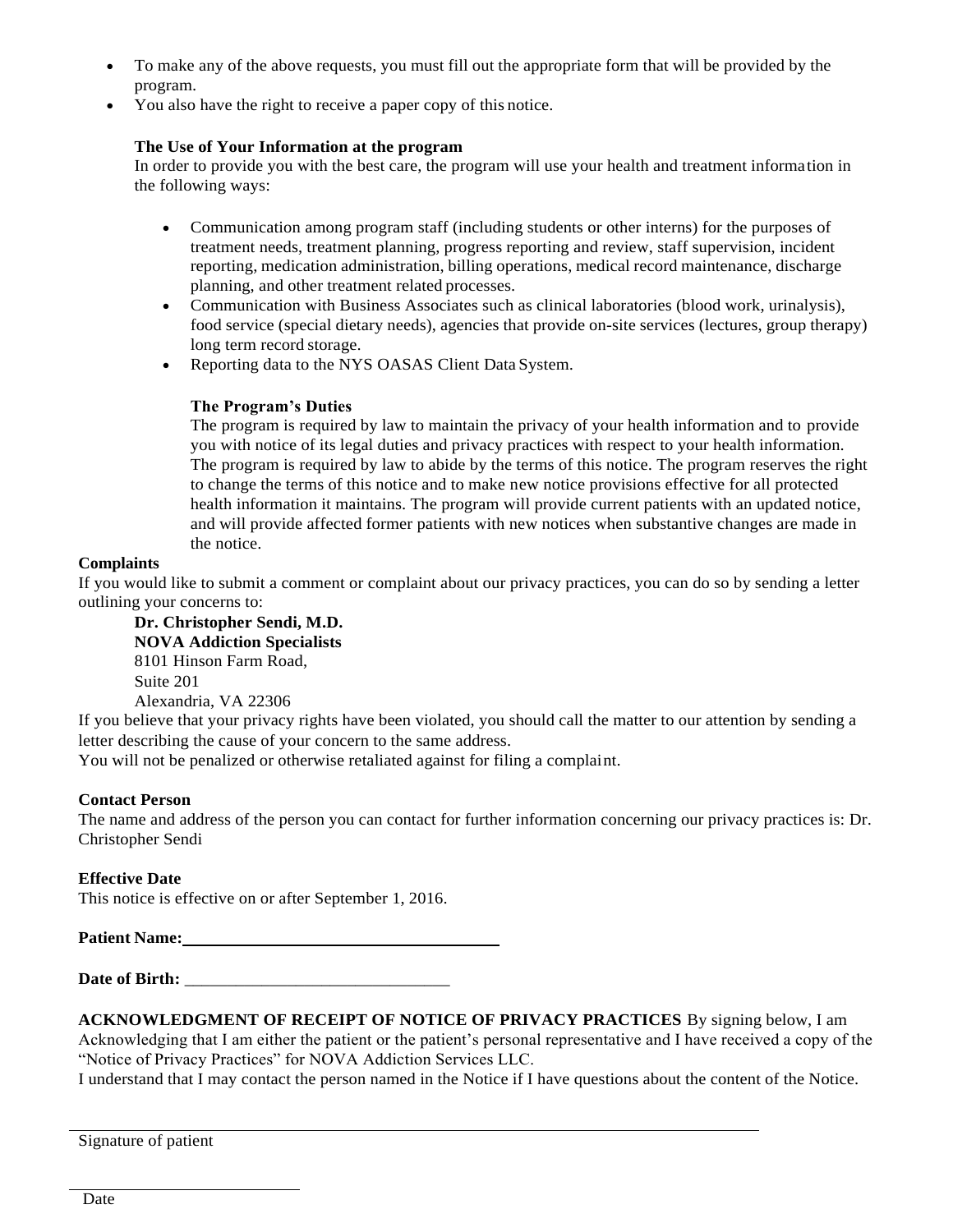I hereby attest **I am**/**am not** (circle one)covered by Medicaid, Medicare, or any other government sponsored medical insurance. I further agree to contact NOVA Addiction Specialists LLC in writing if I were to obtain any government sponsored health care insurance. If I fail to provide NOVA Addiction Specialists LLC with notification of coverage I hereby agree to pay any fines or levies imposed on NOVA Addiction Services LLC, its physicians, or staff by any government organization. If you are covered by Medicare or Medicaid, you agree that you are personally responsible for payments to NOVA Addiction Specialists LLC and will not be able to submit any statements to your insurer.

I further understand that NOVA Addiction Specialists LLC does not routinely bill any medical insurance company, entity, or organization. I hereby waive NOVA Addiction Specialists LLC and its' physicians from any requirement to bill my insurance company on my behalf.

Signature

Print Name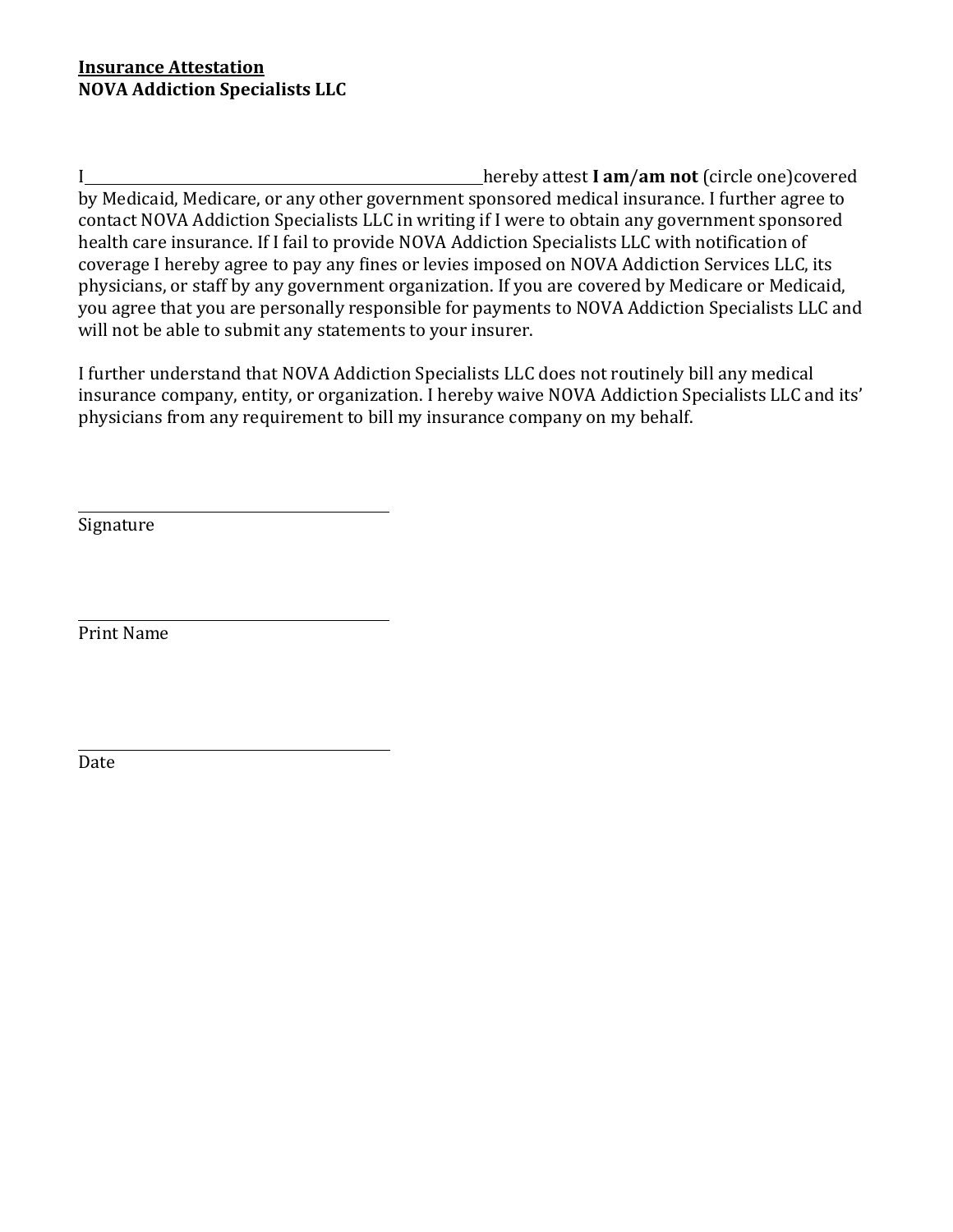### **Treatment Contract NOVA Addiction Specialists LLC**

As a participant in the NOVA Addiction Specialists protocol for treatment of drug and alcohol abuse and dependence, I freely and voluntarily agree to accept this treatment agreement/contract, as follows:

- 1. I agree to keep, and be on time to, all my scheduled appointments with the doctor and his/her assistant. If I need to make or change an appointment I will contact the office at least **24 hours**  prior to my scheduled appointment. If I cancel my appointment less than 12 hours in advance I agree to pay a \$50 rescheduling fee. If I cancel my appointment less than 2 hours in advance or do not show for my appointment I agree to pay a \$100 no show fee. I agree that payment of the above fees can be charged to my credit card on file.
- 2. I agree to conduct myself in a courteous manner in the physician's office.
- 3. I agree not to arrive at the office intoxicated or under the influence of drugs. If I do, the doctor will not see me, and I will not be given any medication until my next scheduledappointment.
- 4. I agree to pay for services promptly and understand that full payment is due at the time of my visit.
- 5. I agree not to sell, share, or give any of my medication to another individual. I understand that such mishandling of my medication is a serious violation of this agreement and would result inmy treatment being terminated without recourse for appeal.
- 6. I agree not to deal, steal, or conduct any other illegal or disruptive activities in the doctor's office.
- 7. I agree that my medication (or prescriptions) can be given to me only at my regular office visits. Any missed office visits will result in my not being able to get medication until the next scheduled visit.
- 8. I agree that the medication I receive is my responsibility and that I will keep it in a safe, secure place. I agree that lost medication will not be replaced regardless of the reasons for suchloss.
- 9. I agree to store medication properly. Medication may be harmful to children, household members, guests, and pets. The pills should be stored in a safe place, out of the reach of children. If anyone besides the patients ingests the medication, the patient must call the Poison Control Center or 911 immediately.
- 10. I agree not to obtain medications from any physicians, pharmacies, or other sources without informing my treating physician.
- 11. I understand that mixing buprenorphine with other medications, especially benzodiazepines (for example, Valium, Klonopin, or Xanax), can be dangerous. I also recognize that several deaths have occurred among persons mixing buprenorphine and benzodiazepines (especially if taken outside the care of a physician, using routes of administration other than sublingual or in higher than recommended therapeutic doses).
- 12. I agree to take my medication as the doctor has instructed and not to alter the way I take my medication without first consulting the doctor.
- 13. I understand that medication alone is not sufficient treatment for my disease, and I agree to participate in the patient education and relapse prevention programs, as provided, to assist me in my treatment.
- 14. I agree to abstain from alcohol, benzodiazepines, opioids, marijuana, cocaine, and other addictive substances (excepting nicotine).
- 15. I agree to undergo random urine or blood drug screening and understand if I do not submit a sample for testing I will not receive additional prescriptions.
- 16. I agree to notify the clinic in case of relapse to drug/alcohol use or abuse. An appropriate treatment plan must be developed as soon as possible. The physician should be informed of a relapse before it is revealed by random urine testing.
- 17. Females only. I am not pregnant and agree to inform my doctor if I attempt to get pregnant or do become pregnant. I understand that the safety of some medications such as buprenorphine, as found in Suboxone, is not known in pregnancy. Initial: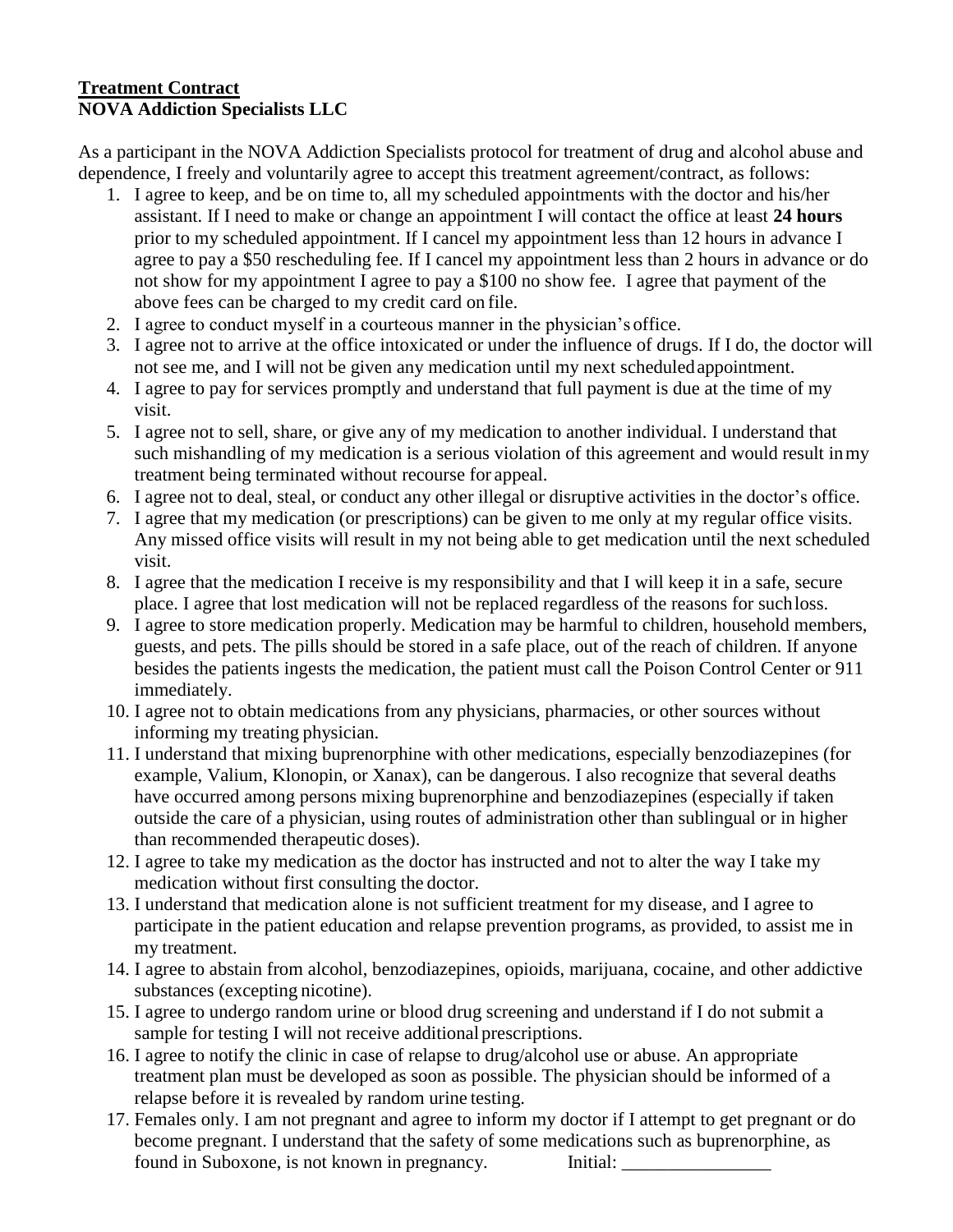- 18. If buprenorphine is part of my treatment regimen I have been informed that buprenorphine, as found in Suboxone, is a narcotic analgesic. I know that taking buprenorphine can lead to physical dependence and addiction, and that if I were to abruptly stop taking buprenorphine after a period of regular use, I would experience symptoms of opiate withdrawal.
- 19. I understand that I may not be able to drive a car or operate any form of heavy machinery during the induction phase of my medication regimen because of possible psychomotor impairment that I may have during this induction phase. I will assume all responsibility for determining the method of my transportation to and from the treatment facility during my first days of taking any prescribed medication. I hereby vacate any and all responsibility for any transportation issues from the treating physician, facility and staff.
- 20. I agree to fill all prescriptions provided by NOVA Addiction Specialists in the state of Virginia unless express permission is given by my treating physician in writing that I may do otherwise.
- 21. I understand that violations of the above may be grounds for termination oftreatment.

Printed Name

Signature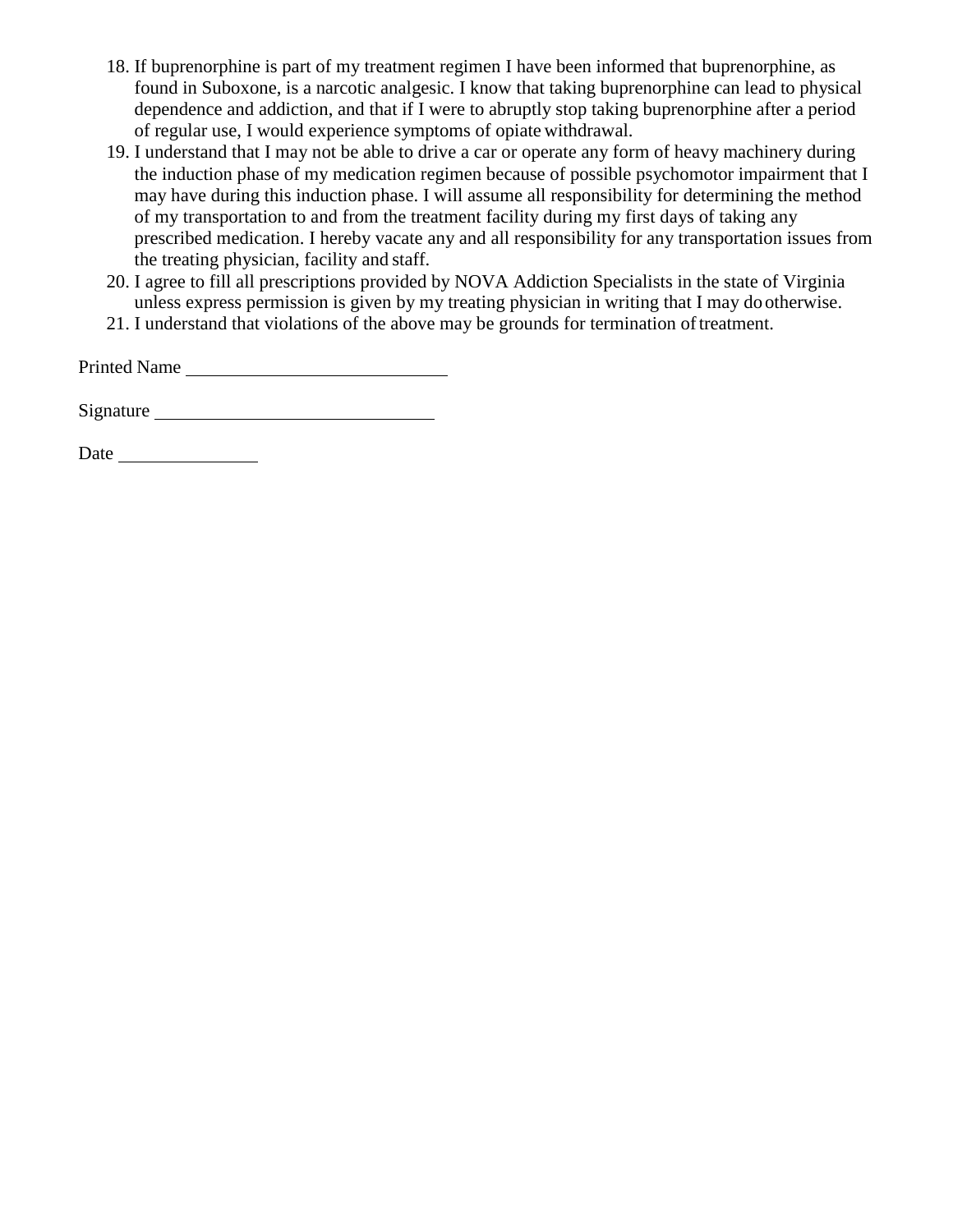Prescription Medication Understanding

I (patient name) understand that upon receiving prescriptions for any buprenorphine containing medication from NOVA Addiction Specialists LLC I have the following responsibilities:

- 1. I will email or call NOVA Addiction Specialists every Sunday to check in and inform of any issues that have arisen.
- 2. I will respond to any call or email from NOVA Addiction Specialists within 24hours.
- 3. I will make a follow up appointment at least one week prior to the needed appointment.
- 4. If a drug screen is requested by NOVA Addiction Specialists before a scheduled appointment I agree to either submit a sample to the lab within 24 hours or contact NOVA Addiction Specialists to set up an in office drug screen.
- 5. If I have a relapse or have any issues with my prescription I will contact NOVA Addiction Specialists immediately.

I hereby understand that failure to follow the above requirements will result in immediate cancellation of all prescription refills. Further I understand failure to follow above requirements may result in more frequent appointments, drugs screens, or dismissal from the practice.

Patient Signature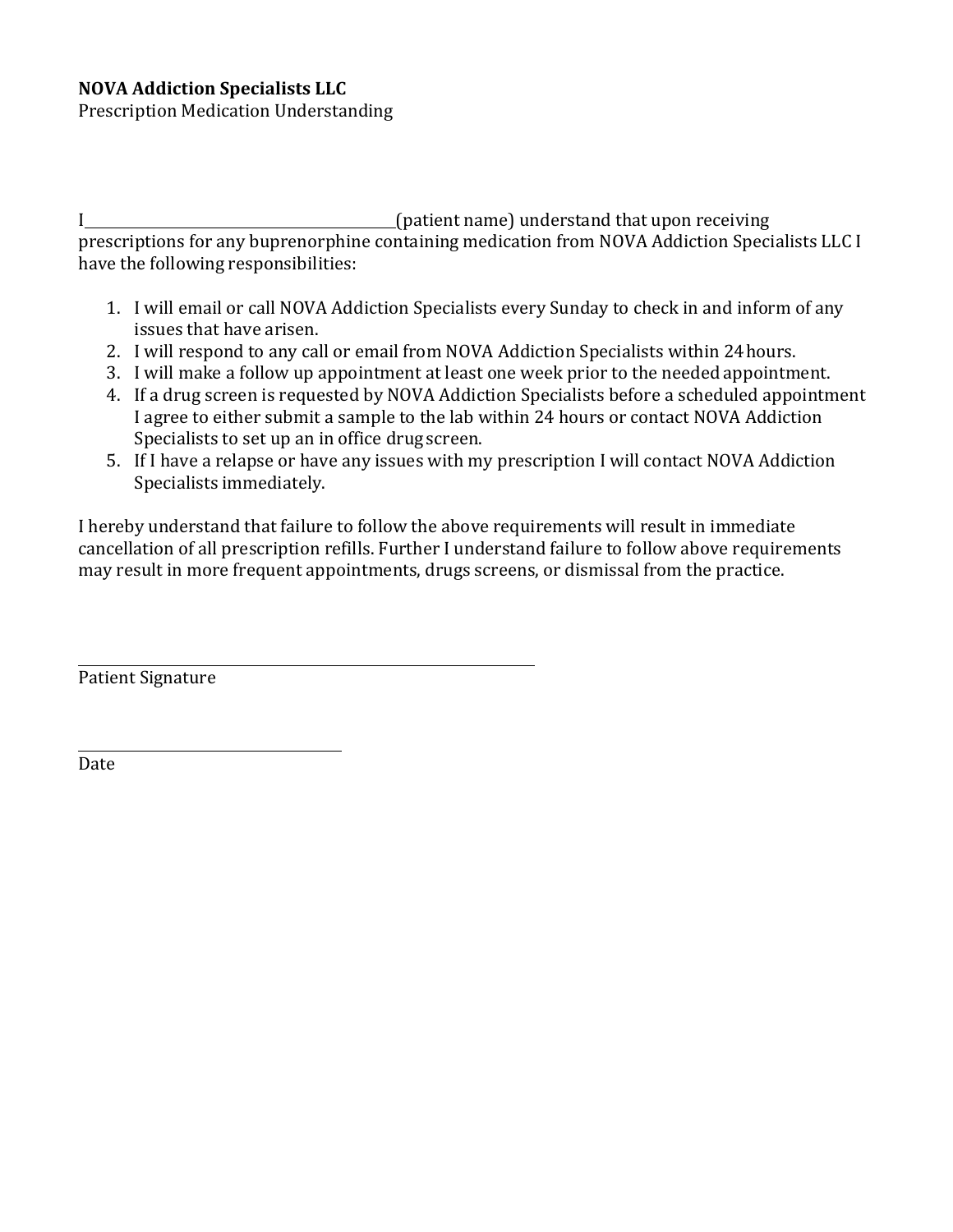## **Schedule of Fees NOVA Addiction Specialists LLC**

The physicians of NOVA Addiction Specialists LLC do not directly bill medical insurance for their professional services. Unless arrangements have been made prior to your office visit the fees for our services are the following:

- 1. Initial evaluation for opioid addiction including induction if indicated:\$400
- 2. Initial evaluation for alcohol addiction requiring acute detoxification:\$400
- 3. Initial evaluation for alcohol addiction not requiring detox:\$250
- 4. Office visit for established patient:\$250

The proceeding fees do not include the cost of medications or diagnostic studies.

Any cancellation or change in an appointment must be at least 24 hours prior to the scheduled appointment. Patients who change or cancel their appointment later than 24 hours prior to their appointment will be assessed the following fees:

- 1. Cancellation less than 12 hours prior to the scheduled appointment: \$50.
- 2. Cancellation less than 3 hours prior to the scheduled appointment or patients who do not show for their appointment: \$100.

Follow up visits should be scheduled at least 72 hours in advance of the appointment. An additional \$100 may be charged if the follow up visit is scheduled less than 72 hours from the date of the appointment.

By signing below I hereby agree that payment for professional services is due at the time of the scheduled service. I further agree to pay any outstanding charges at the time of my appointment in full. I also agree to pay any late charges or missed appointment charges and agree that these charges can be charged to my credit card on file without my signature. If I contest any of the above charges with my Credit Card Company or financial institution I hereby allow NOVA Addiction Specialists LLC to release this contract to the credit card company or any other financial institution as proof the above charges were authorized.

Patient Name

Patient Signature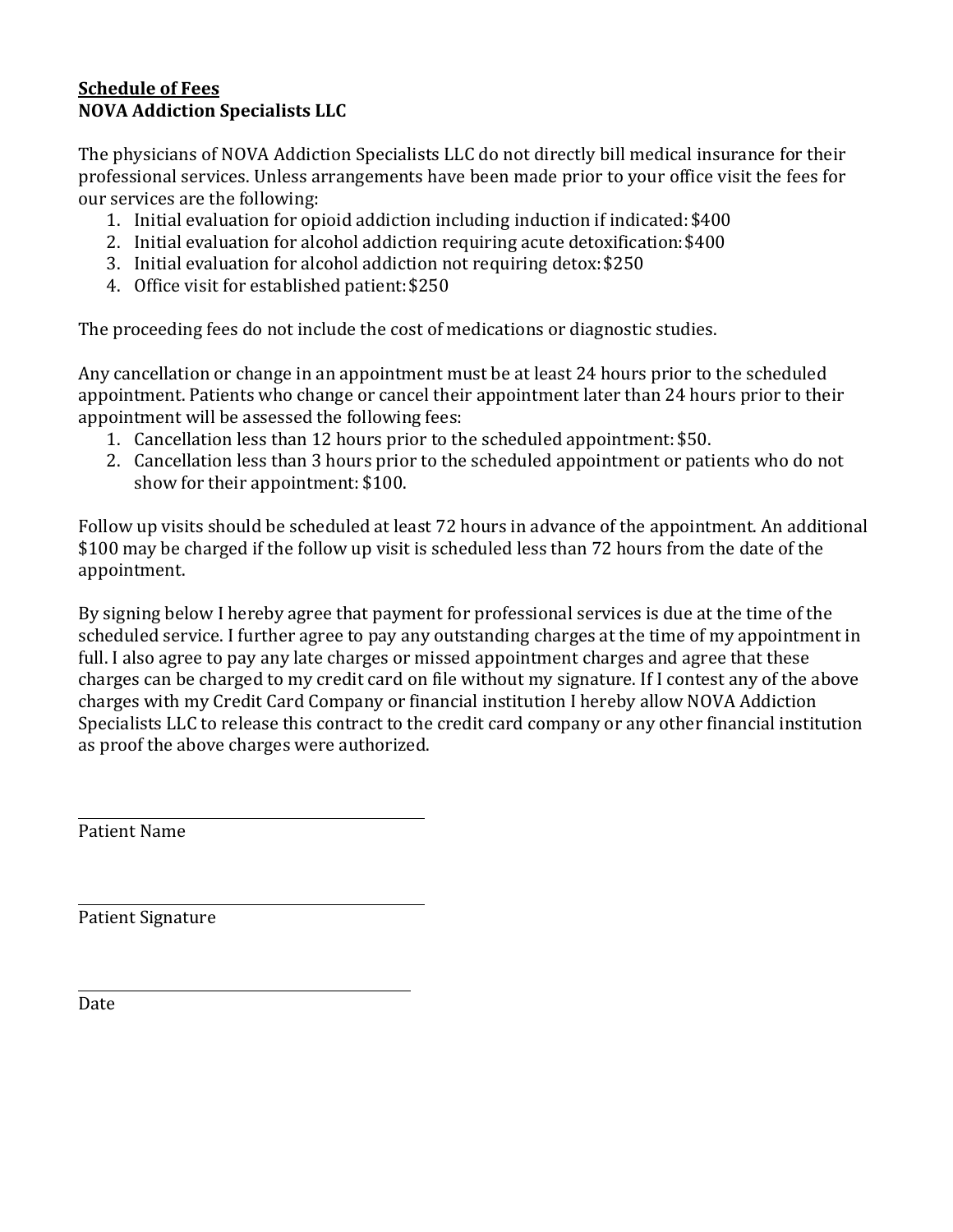## **Pharmacy Consent Form NOVA Addiction Specialists LLC**

#### **Description:**

By signing this Pharmacy Consent Form, the patient authorizes a physician to disclose to the pharmacy that he or she is being treated for alcohol and/or drug dependence; the pharmacy is also authorized to contact the physician to discuss treatment.

NOVA Addiction Specialists LLC 8101 Hinson Farm Road, STE 201 Alexandria, VA 22306 Phone: 703-844-0184 Fax: 1 (888) 965-7708

## PHARMACY CONSENT

I, **I** [Patient Name- Print], do hereby authorize the physicians of NOVA Addiction Specialists at the above address to disclose my treatment for alcohol and/or drug dependence to employees of the pharmacy where I fill my prescriptions provided by the physicians of NOVA Addiction Specialists. Treatment disclosure most often includes, but may not be limited to, discussing my medications with the pharmacist, and faxing/calling in my prescriptions directly to the pharmacy.

I understand that I may withdraw this consent at any time in writing except to the extent that action has been taken on reliance on it. This consent will last while I am being treated for alcohol and/or drug dependence by NOVA Addiction Specialists unless I withdraw my consent during treatment. This consent will expire 365 days after I complete my treatment, unless the physician specified above is otherwise notified by me.

I understand that the records to be released may contain information pertaining to psychiatric treatment and/or treatment for alcohol and/or drug dependence. These records may also contain confidential information about communicable diseases including HIV (AIDS) or related illness. I understand that these records are protected by the Code of Federal Regulations Title 42 Part 2 (42 CFR Part 2), which prohibits the recipient of these records from making any further disclosures to third parties without the express written consent of the patient.

| Patient Name (print)      |  |
|---------------------------|--|
| <b>Patient Signature:</b> |  |
| Date:                     |  |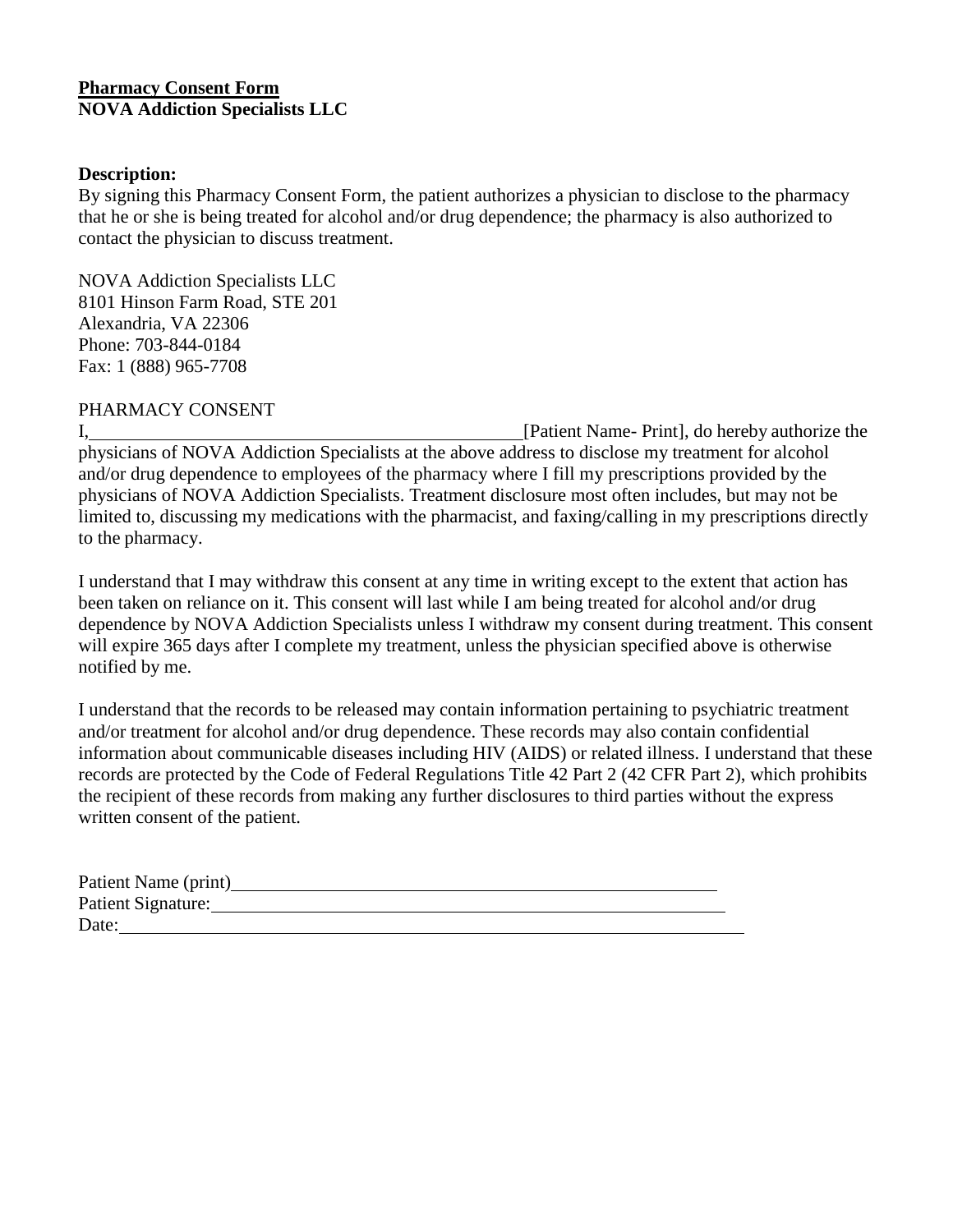## **Prescription Monitoring Database Query NOVA Addiction Specialists LLC**

By signing below I hereby acknowledge that the physicians of NOVA Addiction Specialists will query the Virginia Prescription Monitoring database prior to providing a prescription for any controlled substances. The Virginia prescription monitoring database has partnered with multiple other state/district programs and all programs will be queried simultaneously as allowed by law.

Patient Name (printed):

Patient Signature: 2002. [2013] Patient Signature:

Date: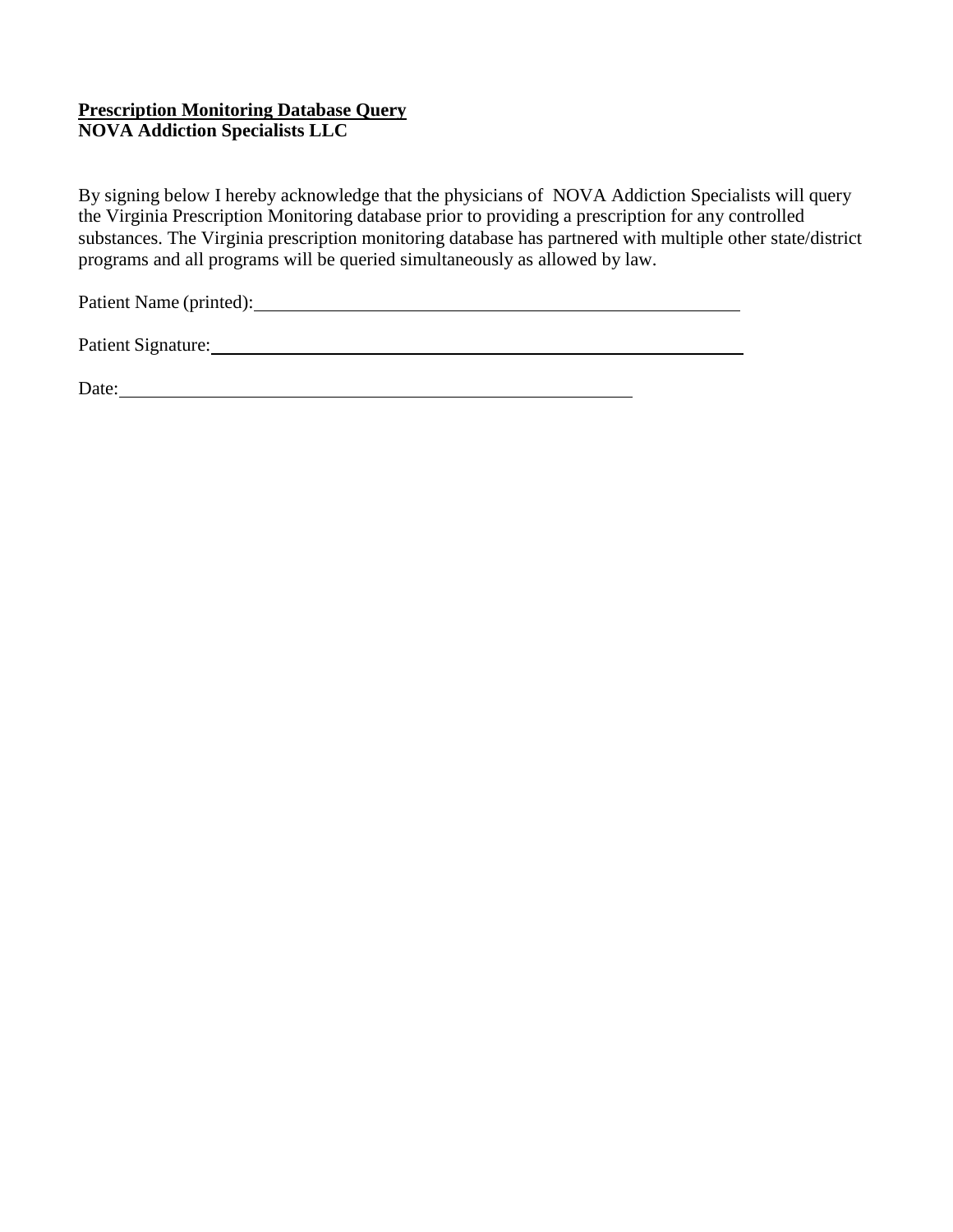## **Laboratory Consent Form NOVA Addiction Specialists LLC**

#### **Description:**

By signing this Laboratory Consent Form, the patient authorizes a physician to disclose to the laboratory that he or she is being treated for alcohol and/or drug dependence; the laboratory is also authorized to contact the physician to discuss treatment.

NOVA Addiction Specialists LLC 8101 Hinson Farm Road, STE 201 Alexandria, VA 22306 Phone: 703-844-0184 Fax: 1 (888) 965-7708

## LABORATORY CONSENT

I, 2008, [Patient Name- Print], do hereby authorize the physicians of NOVA Addiction Specialists at the above address to disclose my treatment for alcohol and/or drug dependence to employees of the laboratory where I provide samples for testing. Treatment disclosure most often includes, but may not be limited to, discussing the reason for laboratory testing and faxing/calling in certain laboratory tests.

I understand that I may withdraw this consent at any time in writing except to the extent that action has been taken on reliance on it. This consent will last while I am being treated for alcohol and/or drug dependence by NOVA Addiction Specialists unless I withdraw my consent during treatment. This consent will expire 365 days after I complete my treatment, unless the physician specified above is otherwise notified by me.

I understand that the records to be released may contain information pertaining to psychiatric treatment and/or treatment for alcohol and/or drug dependence. These records may also contain confidential information about communicable diseases including HIV (AIDS) or related illness. I understand that these records are protected by the Code of Federal Regulations Title 42 Part 2 (42 CFR Part 2), which prohibits the recipient of these records from making any further disclosures to third parties without the express written consent of the patient.

Patient Signature: 1988 and 2008 and 2008 and 2008 and 2008 and 2008 and 2008 and 2008 and 2008 and 2008 and 2008 and 2008 and 2008 and 2008 and 2008 and 2008 and 2008 and 2008 and 2008 and 2008 and 2008 and 2008 and 2008

Date: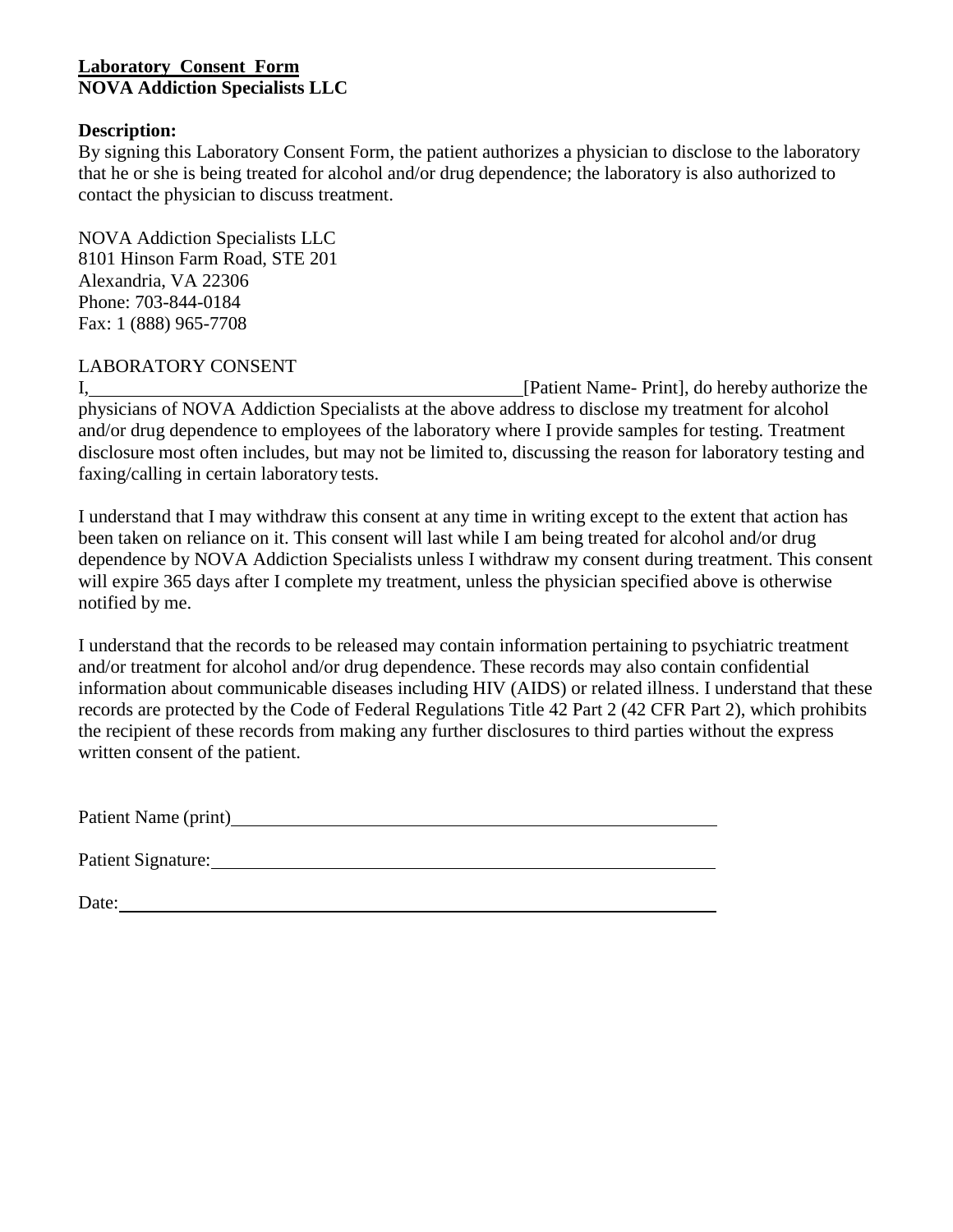# **Informed Consent and Agreement to HIV Testing**

## **NOVA Addiction Specialists**

## *I understand the following information, which I have read or has been read to me:*

- Blood, or another body fluid or tissue sample, will be tested for human immunodeficiency virus (HIV) infection;
- Consent to be tested for HIV, the virus that causes AIDS, should be given FREELY;
- Results of this test, like all medical records, are confidential, but confidentiality cannot be guaranteed; and
- If positive test results become known, an individual may experience discrimination from family or friends and at school or work.

# **What a NEGATIVE Result Means:**

• A negative test means that HIV infection has not been found at the time of the test.

# **What a POSITIVE Result Means:**

- A positive HIV test means that a person is infected with HIV and can transmit the virus by having sex, sharing needles, childbearing (from mother to child), breastfeeding, or donating organs, blood, plasma, tissue, or breast milk.
- A positive HIV test DOES NOT mean a diagnosis of AIDS -- other tests are needed. **What Will Happen if the Test Is Positive:**
- A copy of the Department of Health and Mental Hygiene's publication "Information for HIV Infected Persons" will be provided;
- The health department or my doctor will offer advice about services that areavailable;
- Women who are pregnant or may become pregnant will be told of treatment options which may reduce the risk of transmitting HIV to the unborn child;
- Information will be provided on how to keep from transmitting HIV infection;
- My name will be reported to the health department for tests that indicate HIV infection. This includes, but is not limited to: HIV Antibody (Western blot), HIV Viral Load (RNA or DNA quantification), HIV viral sequencing or HIV p24 antigen tests;
- My name will be reported to the health department if my doctor finds that I have AIDS;
- I will be offered assistance in notifying and referring my partners for services. If I refuse to notify my partners, a doctor may notify them or have a representative of the local health department do so. If a representative of the local health department notifies my partners, my name will not be used. Maryland law requires that when a local health department knows of my partners, it must refer them for care, support, and treatment.

I have been given a chance to have my questions about this test answered.

# **I hereby agree to be tested for HIV infection.**

**Print name of individual to be tested in the boxes below:**

Printed Name: Name: Name: Name: Name: Name: Name: Name: Name: Name: Name: Name: Name: Name: Name: Name: Name: Name: Name: Name: Name: Name: Name: Name: Name: Name: Name: Name: Name: Name: Name: Name: Name: Name: Name: Name

Patient Signature: Date: Date: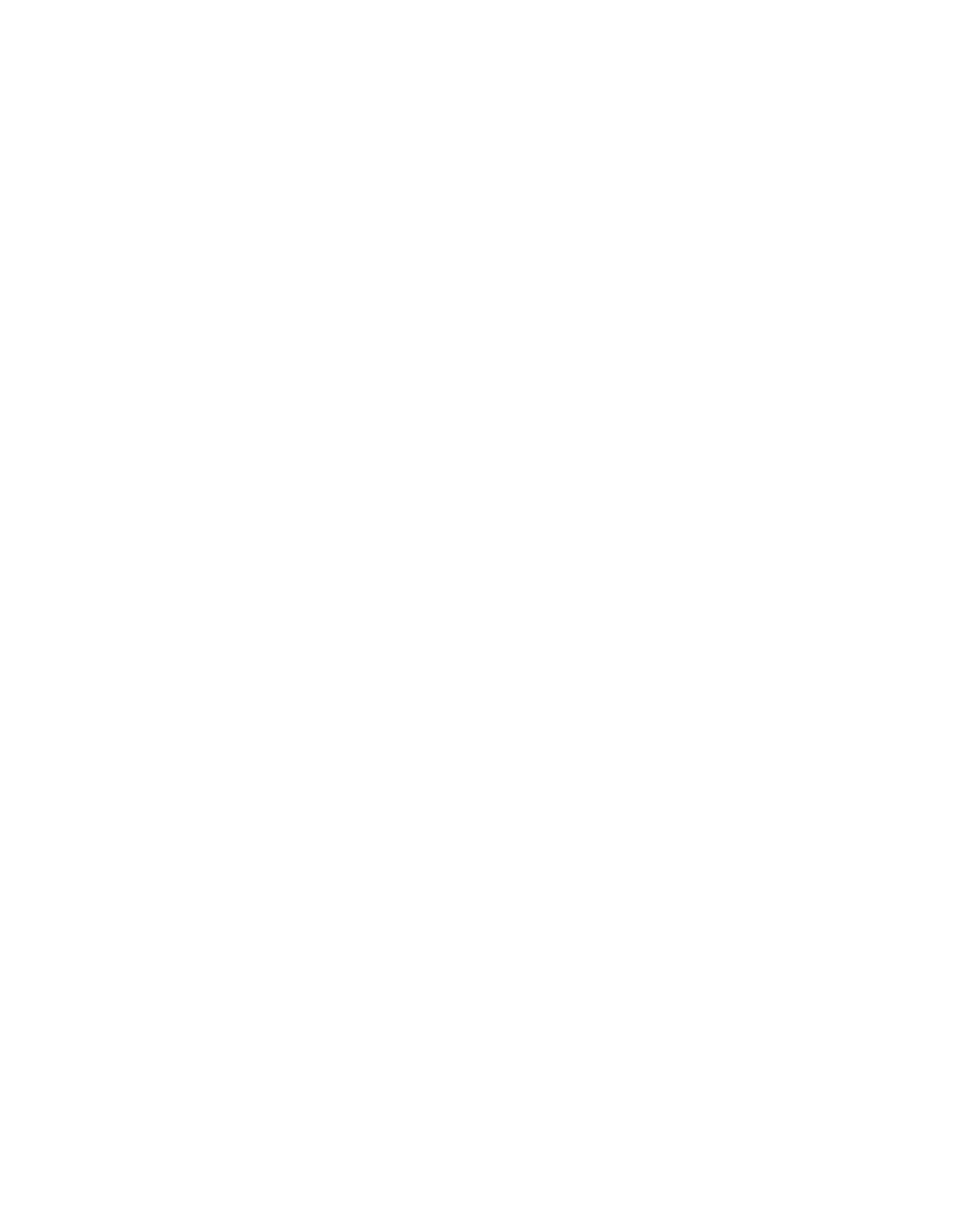#### **Addiction Therapists and Counselors NOVA Addiction Specialists**

#### **Michele Cole, LCSW**

Founder/Psychotherapist PhD Candidate Moving Forward, PLC 117 S. St. Asaph St. Old Town/Alexandria, VA 22314 571.483.0306 cell 703.819.3357 Fax 571.483.0356 Website: [www.movingforwardplc.com](http://www.movingforwardplc.com/)

#### **Robyn E. Brickel, M.A., LMFT**

Director, Brickel and Associates, LLC 300 N. Washington Street, Suite #305 Alexandria, VA 22314 Telephone: (703) 518-8883 Fax: (301) 215-7530 Website: [http://brickelandassociates.com](http://brickelandassociates.com/)

#### **Sunstone Counselors**

George Coyne, LCSW 112 S. Pitt St Alexandria, VA 22314 703-534-5100 Website: [www.sunstonecounselors.com](http://www.sunstonecounselors.com/)

#### **Meg Simmons LCSW**

600 Cameron St. Suite 304 Alexandria, VA 22314 703-951-3428 Website: [www.megsimmons.com](http://www.megsimmons.com/)

#### **Lisa Kruger**

Stepping Stone Psychotherapy, LLC 601 King St Office 303 Alexandria, Virginia 22314 (202) [517-0285](tel:+1-202-517-0285)

Bonnie Martin Alexandria, Virginia 22314 (240) [204-6400](tel:+1-240-204-6400)

Moving Forward, PLC 117 S St Asaph St Alexandria, Virginia 22314 (240) [204-6400](tel:+1-240-204-6400)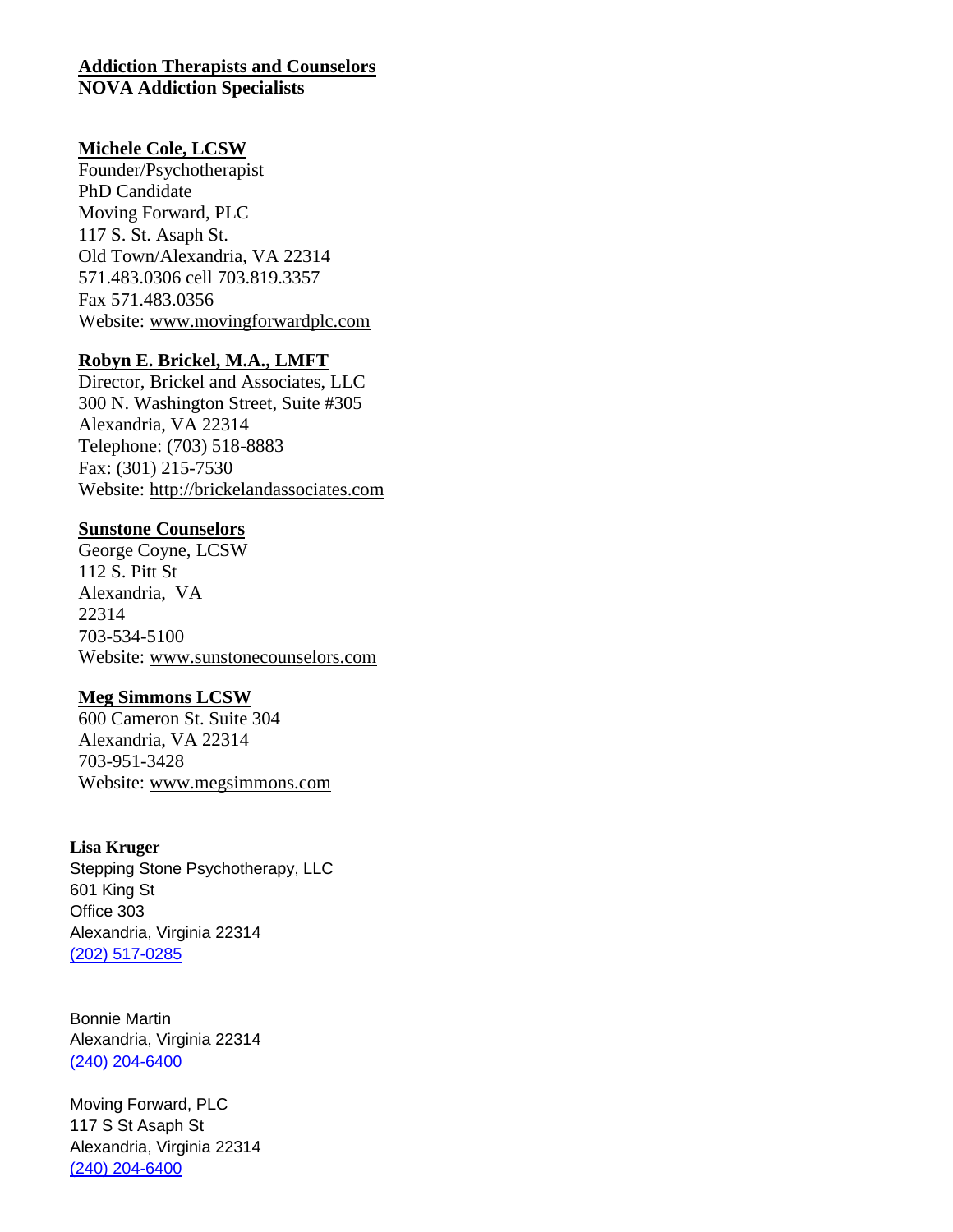## **Psychological counseling acknowledgement NOVA Addiction Specialists LLC**

I hereby acknowledge that NOVA Addiction Specialists does not provide psychological counseling for narcotic or alcohol addiction. NOVA Addiction Specialists provides only medical therapy for narcotic and alcohol addiction.

The physicians of NOVA Addiction Specialists highly recommend ongoing psychological counseling in conjunction with medical therapy for treatment of both alcohol and narcotic addiction. In many cases we will require proof of continuous psychological therapy to obtain ongoing prescriptions.

By signing below I acknowledge I understand the above statement AND that I have received a list of area counselors that provide psychological counseling for addiction.

Patient Signature

Printed Name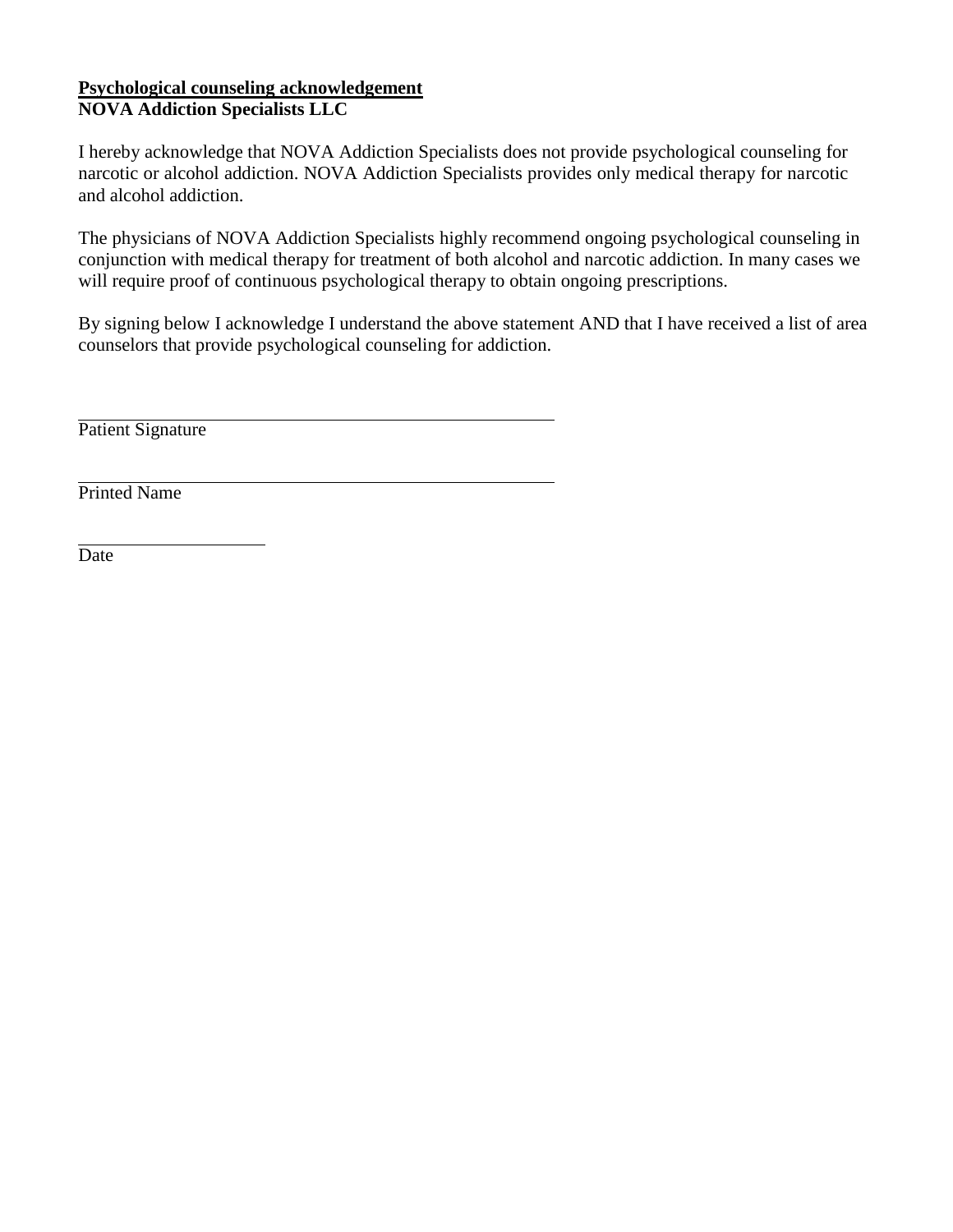# **Consent for Buprenorphine Maintenance Treatment**

# **NOVA Addiction Specialists LLC**

Buprenorphine is an FDA approved medication for treatment of people with heroin or other opioid addiction. Buprenorphine can be used for detoxification or for maintenance therapy. Maintenance therapy can continue as long as medically necessary. There are other treatments for opiate addiction, including methadone, naltrexone, and some treatments without medications that include counseling, groups and meetings.

If you are dependent on opiates – any opiates - you should be in as much withdrawal as possible when you take the first dose of buprenorphine. It you are not in withdrawal, buprenorphine can cause severe opiate withdrawal. For that reason, you should take the first dose in the office and remain in the office for at least 1 hour. We recommend that you arrange not to drive after your first dose, because some patients get drowsy until the correct dose is determined for them.

Some patients find that it takes several days to get used to the transition from the opiate they had been using to buprenorphine. During that time, any use of other opiates may cause an increase in symptoms. After you become stabilized on buprenorphine, it is expected that other opiates will have less effect. Attempts to override the buprenorphine by taking more opiates could result in an opiate overdose. You should not take any other medication without discussing it with the physician first.

Combining buprenorphine with alcohol or other sedating medications is dangerous. The combination of buprenorphine with benzodiazepines (such as Valium®, Librium®, Ativan®, Xanax®, Klonopin®, etc.) has resulted in deaths.

In very rare instances buprenorphine may cause liver damage, your doctor will monitor your liver tests while you are taking buprenorphine (This is a blood test).

Females only. I am not pregnant and agree to inform my doctor if I attempt to get pregnant or do become pregnant. I understand that the safety of buprenorphine, as found in Suboxone, is not known in pregnancy.

The form of buprenorphine you may be taking may be in a combination with a short acting opiate blocker (Naloxone). Buprenorphine will maintain physical dependence, and if you discontinue buprenorphine, you will likely experience withdrawal. If you are not already dependent, you should not take buprenorphine, it could eventually cause physical dependence. Though some people can stop taking buprenorphine there is a very high rate of relapses for people who attempt to stop using buprenorphine.

Buprenorphine sublingual films/tablets or buccal film must be held/left in place until they dissolve completely. You will be given your first dose at the clinic, and you will have to wait as it dissolves, and for at least one hour after it dissolves, to see how you react. It is important not to talk or swallow until the film/tablet dissolves. This takes up to ten minutes. Buprenorphine is then absorbed over the next 30 to 120 minutes from the tissue under the tongue. Buprenorphine will not be absorbed from the stomach if it is swallowed.

If you swallow the film/tablet, you will not have the important benefits of the medication, and it may not relieve your withdrawal. Most patients end up at a daily dose of 16 mg to 24 mg of buprenorphine (Suboxone, other formulation doses differ a little) (this is roughly equivalent to 60mg of methadone maintenance). Beyond that dose, the effects of buprenorphine plateau, so there may not be any more benefit to increase in dose. It may take severa l weeks to determine just the right dose for you. The first dose of the most common formulation (Suboxone) is usually 4 mg

If you are transferring to buprenorphine from methadone maintenance, your dose has to be tapered until you have been below 30 mg methadone for at least a week. There must be at least 24 hours (preferably longer) between the time you take your last methadone dose and the time you are given your first dose of buprenorphine. Your doctor will examine you for clear signs of withdrawal, and you will not be given buprenorphine until you are in withdrawal.

Patient Name\_\_\_\_\_\_\_\_\_\_\_\_\_\_\_\_\_\_\_\_\_\_\_\_\_\_\_\_\_\_\_\_\_\_\_\_\_\_\_\_\_\_\_\_\_\_\_\_\_\_\_\_\_\_

Signed Date Date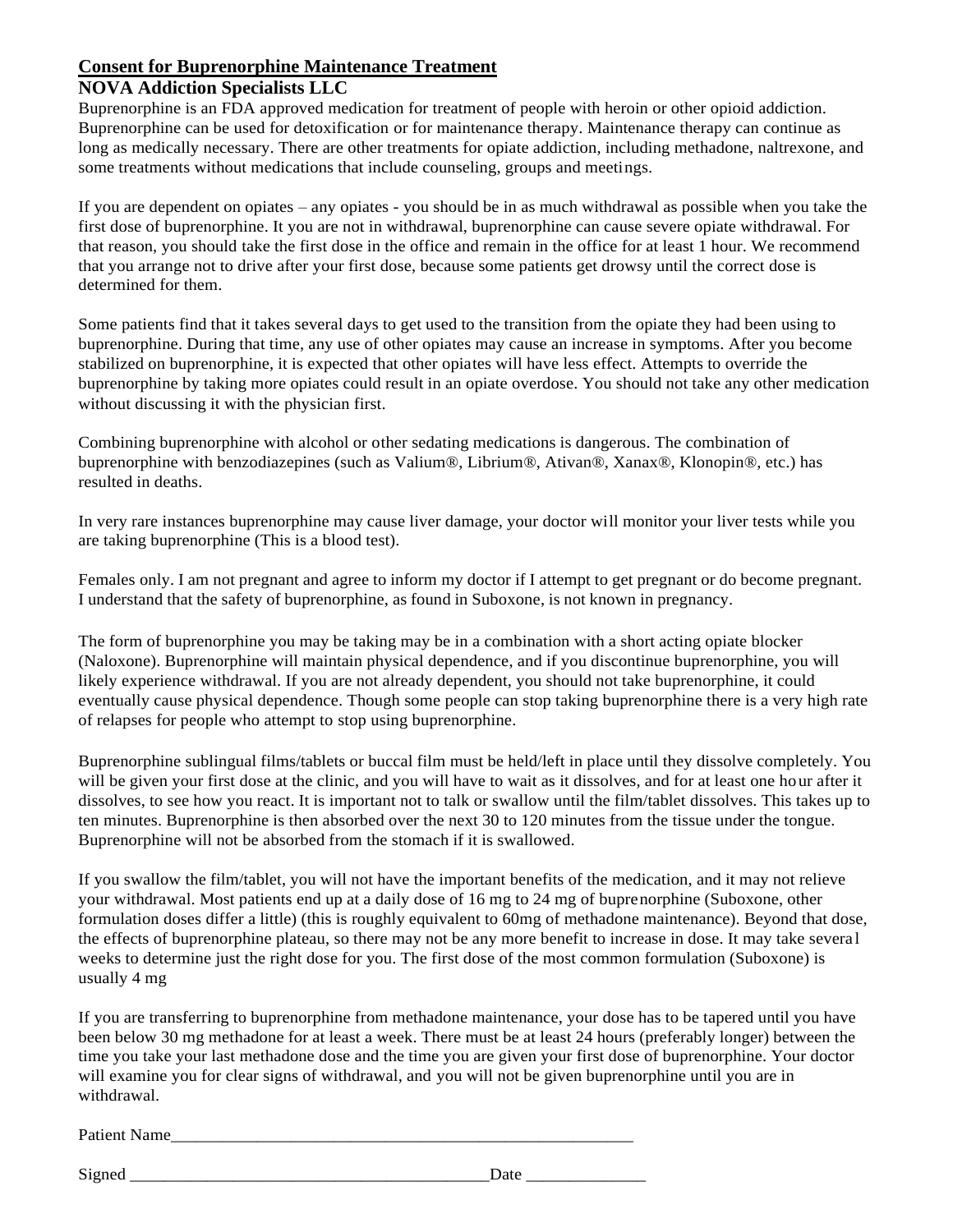#### **Consent to Release Confidential Information NOVA Addiction Specialists LLC**

I (patient name) hereby authorize and request, (doctor/hospital/agency name)

Doctor/Hospital/Agency Address:

Doctor/Hospital/Agency Phone:

to release confidential information, including personal, psychological, psychiatric, drug/alcohol, medical records and opinions, resulting from my contacts with the above to: Name: NOVA Addiction Specialists LLC Address: 8101 Hinson Farm Rd, STE 201 Alexandria, VA 22306 Phone: 703-844-0184 Fax: 1 (888) 965-7708

Disclosure shall be limited to the following specific types of information:

- 1. Laboratory Results including drug screens
- 2. History and Physical/progress notes/discharge summaries
- 3. Counseling records

Use of this information shall be limited to the following purpose(s):

1. Medical follow up/ongoing care

I understand that any cancellation or modifications of this authorization must be in writing, and that I have a right to receive a copy of this authorization. A photocopy of this authorization shall be as effective and valid as the original.

This authorization shall remain valid until revoked in writing.

I furthermore release all parties stated here within from any legal liability resulting from the release of this information, with the understanding that all parties involved will exercise appropriate safeguards while using this information

Patient Signature Date of the Date of the Date of the Date of the Date of the Date of the Date of the Date of the Date of the Date of the Date of the Date of the Date of the Date of the Date of the Date of the Date of the

| ate |  |
|-----|--|
|     |  |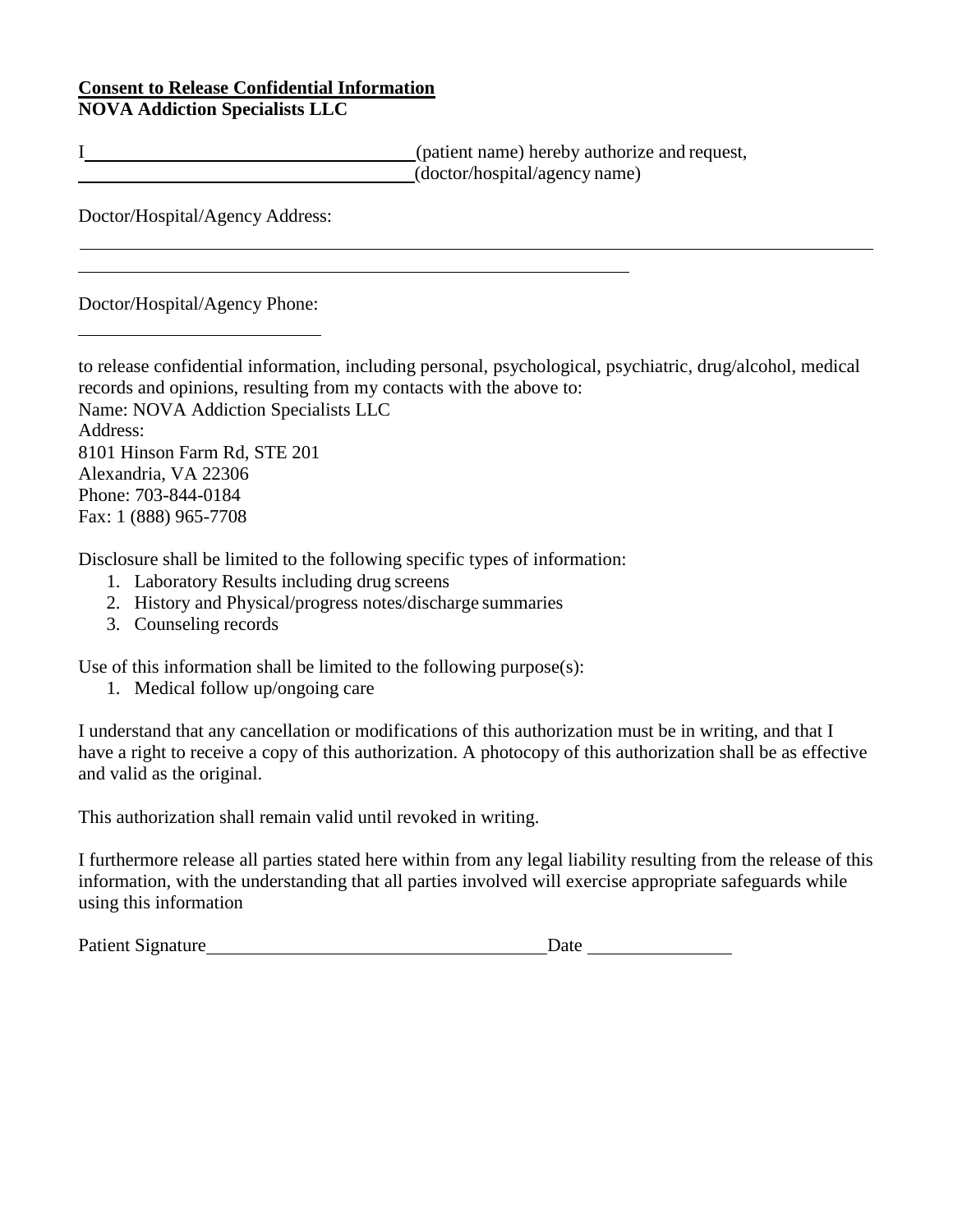# **NOVA Addiction Specialists L.L.C. (NAS) Vivitrol Treatment Consent and Agreement**

# **I. Vivitrol Medication Guide:**

VIVITROL® (viv-i-trol) (naltrexone for extended-release injectable suspension)

Read this Medication Guide before you start receiving Vivitrol injections and each time you receive an injection. There may be new information. This information does not take the place of talking to your healthcare provider about your medical condition or your treatment.

What is the most important information I should know about Vivitrol?

#### **Vivitrol can cause serious side effects, including:**

#### **1. Risk of opioid overdose. You can accidentally overdose in two ways.**

•Vivitrol blocks the effects of opioids, such as heroin or opioid pain medicines. Do not take opioids, including opioid containing medicines, such as heroin or prescription pain pills, to try to overcome the opioid blocking effects of Vivitrol. This can lead to serious injury, coma, or death.

•After you receive a dose of Vivitrol, its blocking effect slowly decreases and completely goes away over time. If you have used opioid street drugs or opioid-containing medicines in the past, using opioids in amounts that you used before treatment with Vivitrol can lead to overdose and death. You may also be more sensitive to the effects of lower amounts of opioids: ◦ after you have gone through detoxification

- when your next Vivitrol dose is due
- if you miss a dose of Vivitrol
- after you stop Vivitrol treatment

It is important that you tell your family and the people closest to you of this increased sensitivity to opioids and the risk of overdose. You or someone close to you should get emergency medical help right away if you:

•have trouble breathing •become very drowsy with slowed breathing

•have slow, shallow breathing (little chest movement with breathing)

•feel faint, very dizzy, confused, or have unusual symptoms

#### **2. Severe reactions at the site of the injection (injection site reactions).**

Some people on Vivitrol have had severe injection site reactions, including tissue death (necrosis). Some of these injection site reactions have required surgery. Call your healthcare provider right away if you notice any of the following at any of your injection sites: • intense pain • blisters • a dark scab • the area feelshard

- - an open wound lumps large area of swelling

Tell your healthcare provider about any reaction at an injection site that concerns you, gets worse over time, or does not get better by two weeks after the injection.

#### **3. Sudden opioid withdrawal.**

Anyone who receives a Vivitrol injection must not use any type of opioid (must be opioid-free) including street drugs, prescription pain medicines, cough, cold, or diarrhea medicines that contain opioids, or opioid dependence treatments, buprenorphine or methadone, for at least 7 to 14 days before starting Vivitrol. Using opioids in the 7 to 14 days before you start receiving Vivitrol may cause you to suddenly have symptoms of opioid withdrawal when you get the Vivitrol injection. **Sudden opioid withdrawal can be severe, and you may need to go to the hospital.** You must be opioid-free before receiving Vivitrol unless your healthcare provider decides that you don't need to go through detox first. Instead, your doctor may decide to give your Vivitrol injection in a medical facility that can treat you for sudden opioid withdrawal.

**4. Liver damage or hepatitis.** Naltrexone, the active ingredient in Vivitrol, can cause liver damage or hepatitis. Tell your healthcare provider if you have any of the following symptoms of liver problems during treatment with Vivitrol:

- yellowing of the whites of your eyes dark urine
- stomach area pain lasting more than a few days tiredness

Your healthcare provider may need to stop treating you with Vivitrol if you get signs or symptoms of a serious liver problem. **What is Vivitrol?** Vivitrol is a prescription injectable medicine used to:

• treat alcohol dependence. You should stop drinking before starting Vivitrol.

• prevent relapse to opioid dependence, after opioid detoxification. This means that if you take opioids or opioid -

containing medicines, you must stop taking them before you start receiving Vivitrol.

To be effective, treatment with Vivitrol must be used with other alcohol or drug recovery programs such as counseling. Vivitrol may not work for everyone.

**Who should not receive Vivitrol?** Do **not** receive Vivitrol if you:

• **are using or have a physical dependence on opioid-containing medicines or opioid street drugs**. To see

whether you have a physical dependence on opioid-containing medicines or opioid street drugs, your healthcare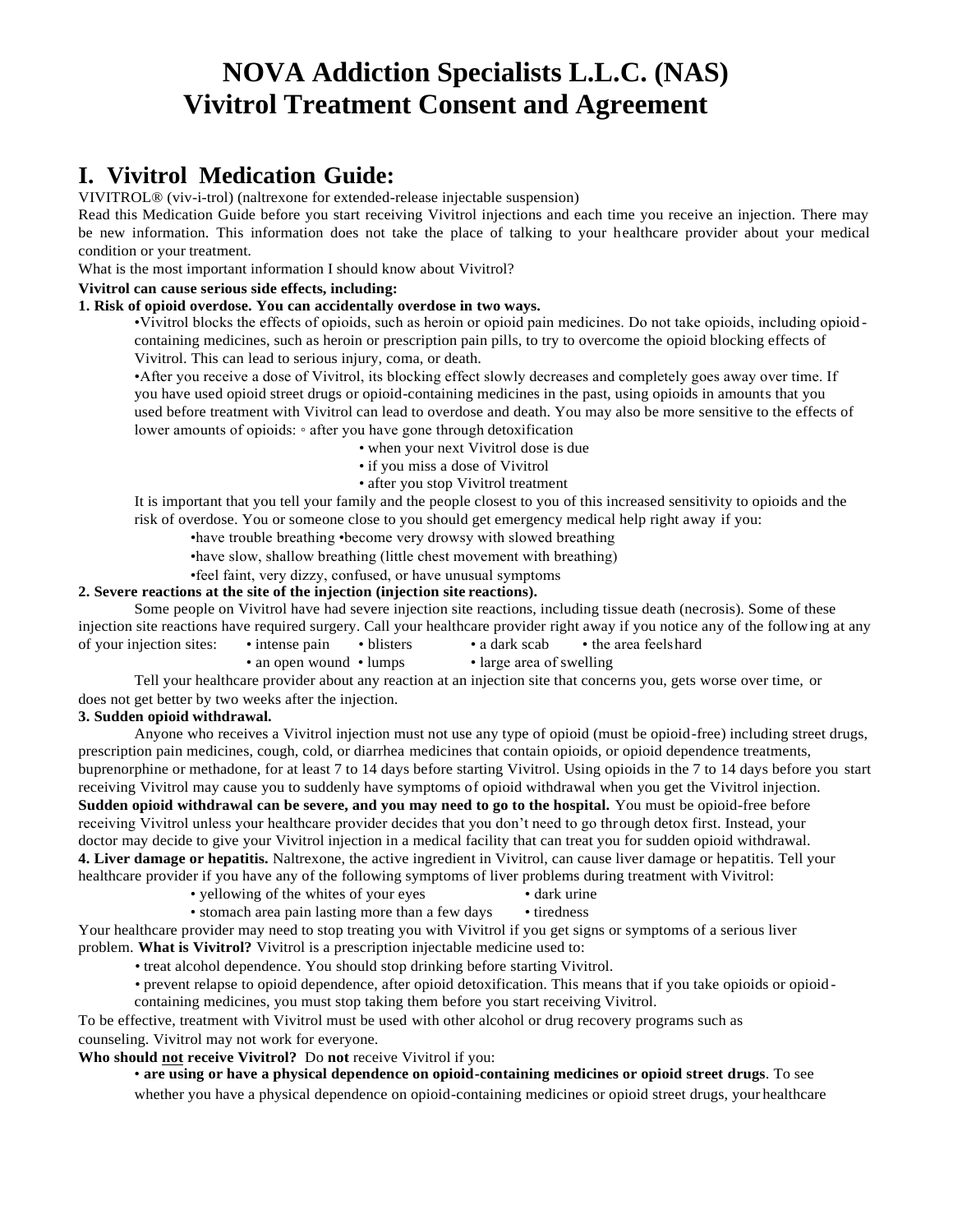provider may give you a small injection of a medicine called naloxone. This is called a naloxone challenge test. If you get symptoms of opioid withdrawal after the naloxone challenge test, do not start treatment with Vivitrol at that time. Your provider may repeat the test after you have stopped using opioids to see whether it is safe to start Vivitrol. • **are having opioid withdrawal symptoms.** Opioid withdrawal symptoms may happen when you have been taking opioid-containing medicines or opioid street drugs regularly and then stop. **Symptoms of opioid withdrawal may include:** anxiety, sleeplessness, yawning, fever, sweating, teary eyes, runny nose, goose bumps, shakiness, hot or cold flushes, muscle aches, muscle twitches, restlessness, nausea and vomiting, diarrhea, or stomach cramps. Tell your healthcare provider if you have any of these symptoms before taking Vivitrol.

• are allergic to naltrexone or any of the ingredients in Vivitrol or the liquid used to mix Vivitrol (diluent).

#### **What should I tell my healthcare provider before receiving Vivitrol?**

Before you receive Vivitrol, tell your provider if you:

- have liver problems have kidney problems use or abuse street (illegal) drugs
- have hemophilia or other bleeding problems have any other medical conditions
- 1. are pregnant or plan to become pregnant. It is not known if Vivitrol will harm your unborn baby.

2. are breastfeeding. It is not known if Vivitrol passes into your milk, and if it can harm your baby. Naltrexone, the active ingredient in Vivitrol, is the same active ingredient in tablets taken by mouth that contain naltrexone. Naltrexone from tablets passes into breast milk. Talk to your doctor about whether you will breastfeed or take Vivitrol. You should not do both.

#### **Tell your healthcare provider about all the medicines you take,** including prescription and non-

prescription medicines, vitamins, and herbal supplements. Especially tell your healthcare provider if you take any opioidcontaining medicines for pain, cough or colds, or diarrhea. If you are being treated for alcohol dependence but also use or a re addicted to opioid-containing medicines or opioid street drugs, it is important that you tell your healthcare provider before starting Vivitrol to avoid having sudden opioid withdrawal symptoms when you start Vivitrol treatment. Know the medicines you take. Keep a list of them to show your healthcare provider and pharmacist when you get a new medicine. **How will I receive Vivitrol?**

- Vivitrol is injected by a healthcare provider, about 1 time each month.
- Vivitrol is given as an injection into a muscle in your buttocks using a special needle that comes with Vivitrol.
- After Vivitrol is injected, it lasts for a month and it cannot be removed from the body.
- If you miss your appointment for your Vivitrol injection, schedule another appointment as soon as possible.
- Whenever you need medical treatment, be sure to tell the treating healthcare provider that you are receiving Vivitrol injections and mention when you got your last dose. This is important because Vivitrol can also block the

effects of opioid-containing medicines that might be prescribed for you for pain, cough or colds, or diarrhea.

• Carry written information with you at all times to alert healthcare providers that you are taking Vivitrol, so that they can treat you properly in an emergency. Ask your healthcare provider how you can get a wallet card to carry with you.

**What should I avoid while receiving Vivitrol?** Do not drive a car, operate machinery, or do other dangerous activities until you know how Vivitrol affects you. Vivitrol may make you feel dizzy and sleepy.

#### **What are the possible side effects of Vivitrol?**

#### **Vivitrol can cause serious side effects, including:**

• **Depressed mood.** Sometimes this leads to suicide, or suicidal thoughts, and suicidal behavior. Tell your family members and people closest to you that you are taking Vivitrol. You, a family member, or the people closest to you should call your healthcare provider right away if you become depressed or have any of the following symptoms of depression, especially if they are new, worse, or worry you:

- You feel sad or have crying spells. You feel hopeless or helpless.
	-
- You have trouble paying attention You feel tired or sleepy all the time
- You are more irritable, angry, or aggressive than usual.

You are no longer interested in seeing your friends or doing things you used to enjoy.

You are sleeping a lot more or a lot less than usual.

- You are more or less hungry than usual or notice a big change in your body weight.
- You have thoughts about hurting yourself or ending your life.

• **Pneumonia.** Some people receiving Vivitrol treatment have had a certain type of pneumonia that is caused by an allergic reaction. If this happens to you, you may need to be treated in the hospital. Tell your healthcare provider right away if you have any of these symptoms during treatment with Vivitrol:

• shortness of breath or wheezing • coughing that does not go away

• **Serious allergic reactions.** Serious allergic reactions can happen during or soon after an injection of Vivitrol. Tell your NAS provider or get medical help right away if you have any of these symptoms of a serious allergic reaction.

- skin rash chest pain trouble breathing or wheezing
- feeling dizzy or faint swelling of your face, eyes, mouth, or tongue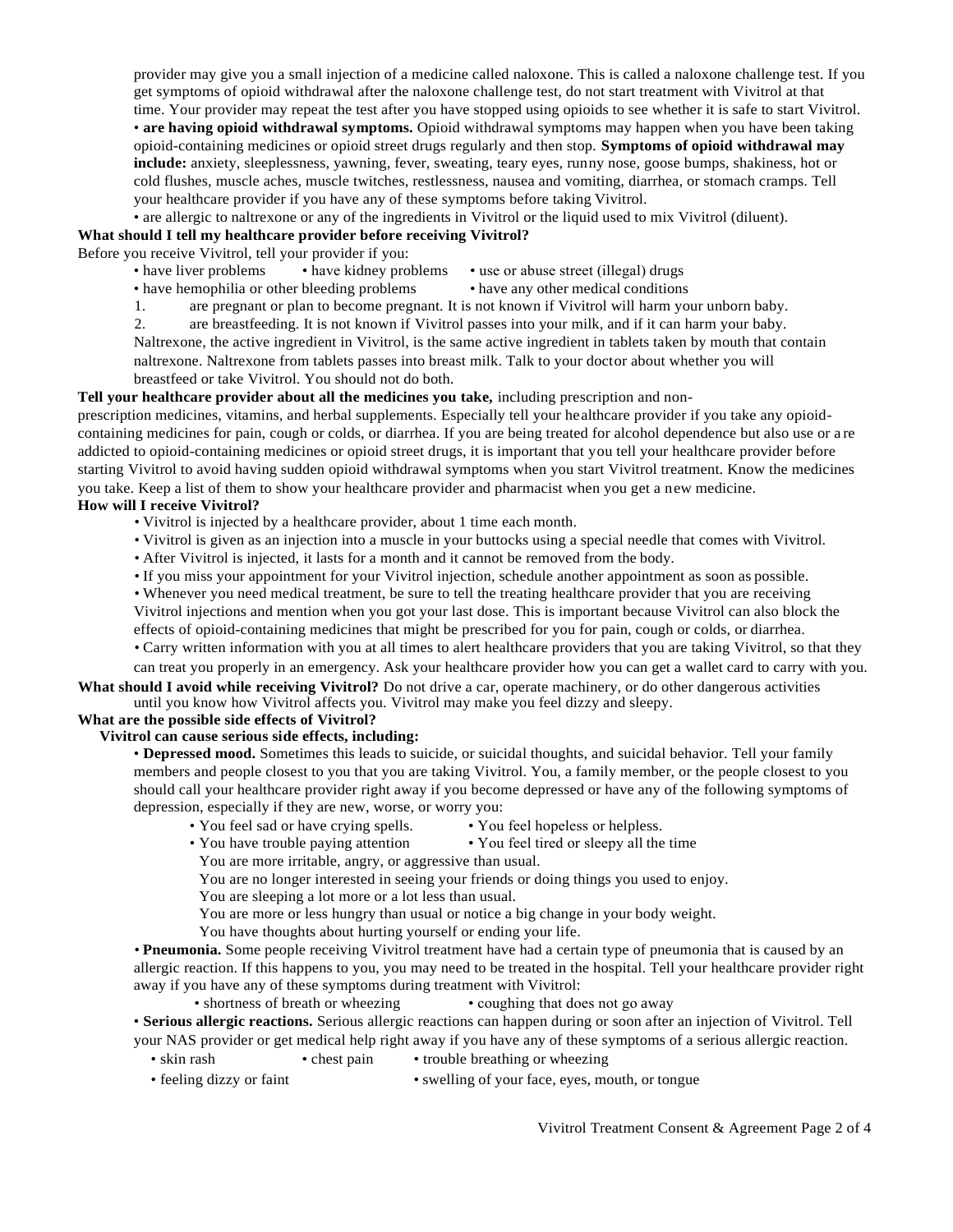#### **Common side effects of Vivitrol may include:**

- nausea. Nausea may happen after your first Vivitrol injection and usually improves within a few days. Nausea is less likely with future injections of Vivitrol.
- sleepiness headache dizziness trouble sleeping decreased appetite
- toothache painful joints muscle cramps cold symptoms vomiting

Tell your healthcare provider if you have any side effect that bothers you or that does not go away. These are not all the side effects of Vivitrol. For more information, ask your NAS provider or pharmacist. Call your doctor for medical advice about side effects. You may report side effects to FDA at 1-800-FDA-1088. **General information about Vivitrol:** For more information about Vivitrol, call 1-800-848-4876, Option #1 or go to **[www.vivitrol.com.](http://www.vivitrol.com/)**

**What are the ingredients in Vivitrol?** Active ingredient: naltrexone Inactive ingredient: polylactide-co-glycolide (PLG) Diluent ingredients: carboxymethylcellulose sodium salt, polysorbate 20, sodium chloride, and water for injection.

#### **II. Vivitrol Patient Treatment Counseling and Treatment Agreement:**

#### **Patient Initial** Each Item:

1. I understand the frequency of **visits** will be weekly at first and then biweekly. As my recovery progresses, with the completion of group therapy/IOP and maintenance of individual psychotherapy, my visits may extend out to 4 weeks. I understand that if I relapse or miss appointments then I will return to weekly visits until assurance in my recovery is reestablished. I must call 24 hours prior to canceling an appointment. If I miss an appointment without contacting my provider (NAS provider): I may be asked to return to more frequent visits, may not have my medication refilled until I am seen again, and I may be discharged. I understand that if I am not seen in the office as prescribed by my provider, I will be unable to obtain my prescription since the injection is coordinated with monthly visits.

2. I agree to have my Vivitrol Rx mailed directly to the NAS facility or to bring it directly from the pharmacy after picking it up, in its original packaging, without signs of tampering. It will be injected or stored for my future use due to storage and refrigeration requirements.

3. I agree not to take any **other medications** with Vivitrol without prior permission from my NAS provider.

4. I understand that **goal of treatment** for alcohol and opioid dependency is to learn to live without abusing alcohol and drugs. Vivitrol injections should continue as long as necessary to prevent relapse and then stopped

 5. I will submit a **urine specimen** (my own urine) for drug screen (narcotic, pot, cocaine, amphetamine, PCP, alcohol, benzodiazepine, and others) upon my providers request as often as directed. My provider may ask that a clinical staff member observe me providing the appropriate specimen. If my drug screen indicates the presence of illegal/inappropriate substances, I may be discharged.

6. I understand that if I have previously used opioids, I may be more **sensitive to lower doses of opioids** and atrisk of accidental overdose if I use opioids when my next dose is due, if I miss a dose, or after Vivitrol treatment is discontinued. It is important that I inform family members and people close to me of this increased sensitivity to opioids and the risk of overdo se. I understand that because Vivitrol can block the effects of opioids, I may not perceive any effect if I self-administer heroin or any other opioid drug in small does while on Vivitrol. Further, I understand that administration of doses of heroin or any ot her opioid to try to bypass the blockade and get high while on Vivitrol may lead to serious injury, coma, or death. I understand that overdose deaths have occurred in the cases where opioid tolerant patients have tried to "over ride" the blocking action of Vivitrol with larger doses of opioids (even at doses previously tolerated).

7. I understand that I may not experience the expected effect from **opioid-containing** analgesic, antidiarrheal, or other antitussive (anti-cough) medications.

8. I understand that a **reaction at the site of Vivitrol injection** may occur. Reactions include pain, tenderness, induration, swelling, redness, bruising and itching. Serious injection site reactions including tissue death may occur. Some of these injection site reactions have required surgery. I should seek medical attention for worsening skin reactions.

9. I understand that I need to be off all opioids, including opioid-containing medicines, for at least 7-14 days before starting Vivitrol in order to avoid precipitation of **opioid withdrawal**. If I am transitioning from buprenorphine or methadone, I may be at risk for withdrawal for as long as two weeks. I understand that withdrawal caused by an opioid antagonist (Vivitrol) may be severe enough to require hospitalization if I have not been opioid-free for a sufficient number of days, and the withdrawal is different from the experience of spontaneous withdrawal that occurs with discontinuation of opioid in a dependent individual. I am not to take Vivitrol if I have any symptoms of opioid withdrawal. I understand that it is absolutely imperative that I notify my healthcare provider of any ALCOHOL dependence or of any recent use of opioids, or any history of opioid dependence before starting Vivitrol in order to avoid precipitation of opioid withdrawal.

10. I understand that Vivitrol may cause **liver injury** and I need to notify my healthcare provider if I develop symptoms and or signs of liver disease.

11. I understand that I may experience **depression** while taking Vivitrol. It is important that I inform family members and people close to me that I am taking Vivitrol and that they should call a doctor right away if I become depressed or experience symptoms of depression.

12. I understand that Vivitrol may cause an allergic **pneumonia**. I should immediately notify my physician ifI develop signs and symptoms of pneumonia, including shortness of breath, coughing or wheezing.